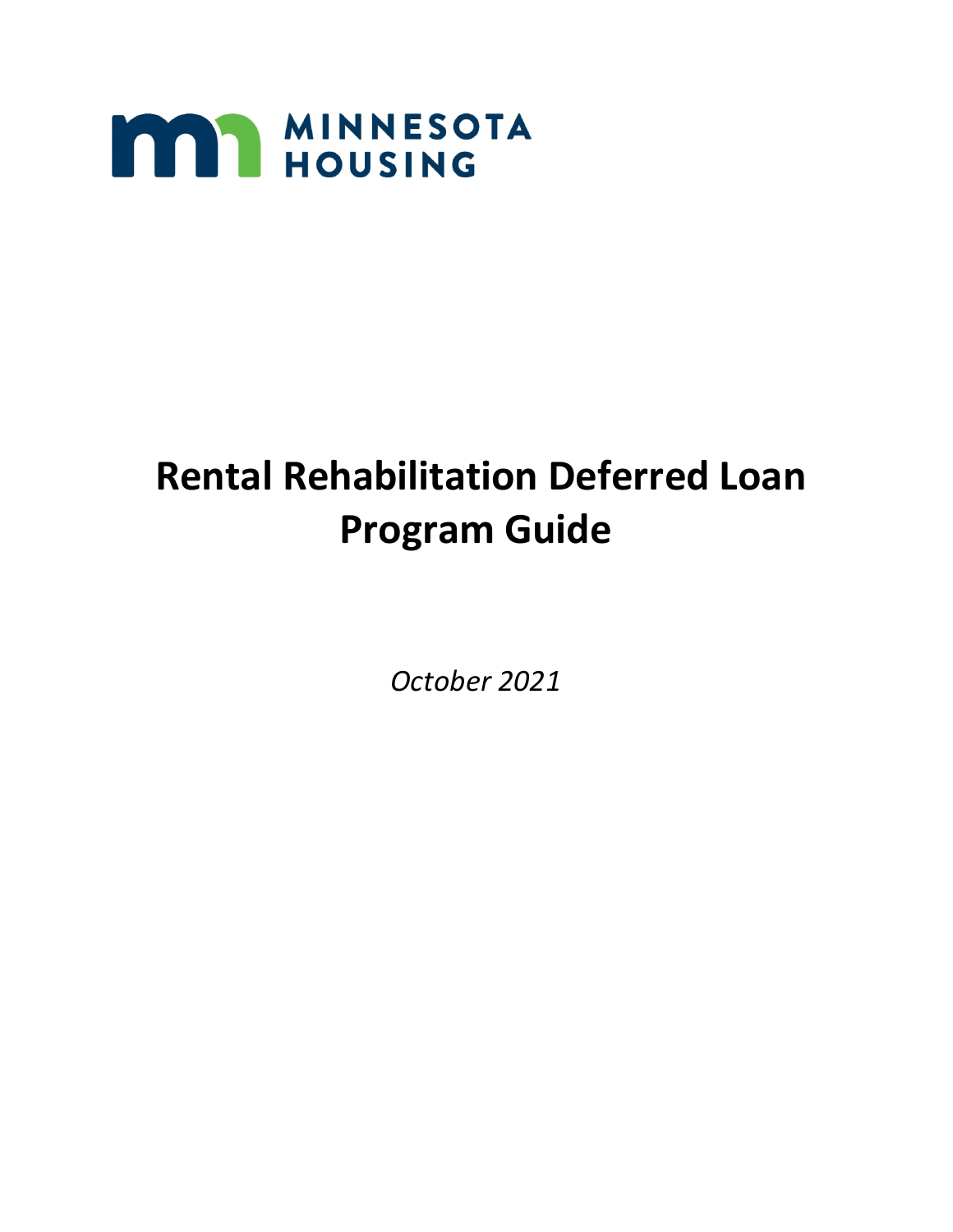

*The Minnesota Housing Finance Agency does not discriminate on the basis of race, color, creed, national origin, sex, religion, marital status, status with regard to public assistance, disability, familial status, gender identity, or sexual orientation in the provision of services.*

*An equal opportunity employer.*

*This information will be made available in alternative format upon request.*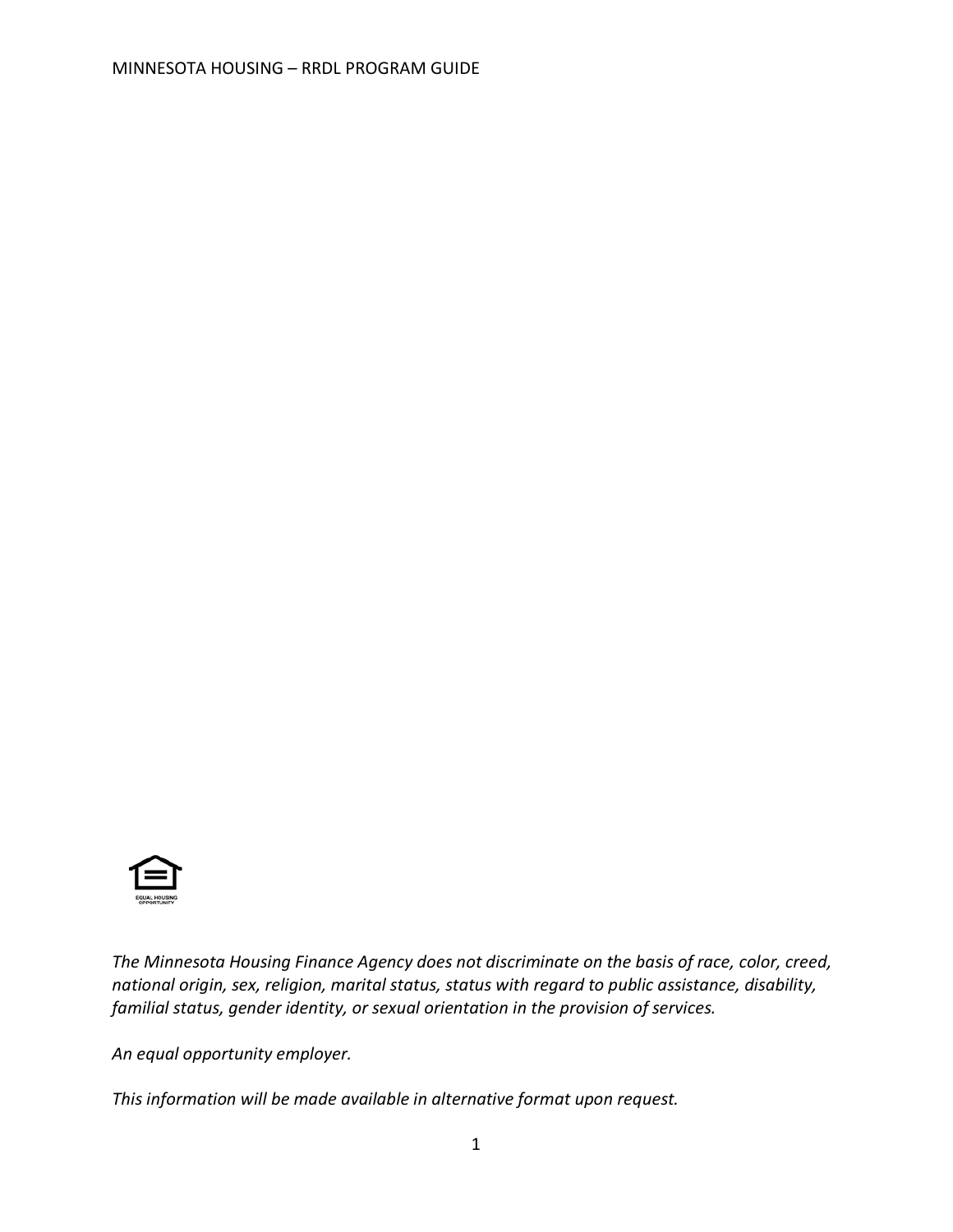# **Table of Contents**

| 2.01 |                                                                           |  |  |
|------|---------------------------------------------------------------------------|--|--|
| 2.02 |                                                                           |  |  |
|      |                                                                           |  |  |
| 3.01 |                                                                           |  |  |
| 3.02 |                                                                           |  |  |
| 3.03 |                                                                           |  |  |
| 3.04 |                                                                           |  |  |
| 3.05 |                                                                           |  |  |
| 3.06 |                                                                           |  |  |
|      | Chapter 4 - Project Feasibility/Program Selection Criteria  10            |  |  |
| 4.01 |                                                                           |  |  |
| 4.02 |                                                                           |  |  |
|      | Chapter 5 - Eligible and Ineligible Project Improvements and Expenses  12 |  |  |
| 5.01 |                                                                           |  |  |
| 5.02 |                                                                           |  |  |
| 5.03 |                                                                           |  |  |
|      |                                                                           |  |  |
|      |                                                                           |  |  |
|      |                                                                           |  |  |
| 8.01 |                                                                           |  |  |
| 8.02 |                                                                           |  |  |
| 8.03 |                                                                           |  |  |
| 8.04 |                                                                           |  |  |
| 8.05 |                                                                           |  |  |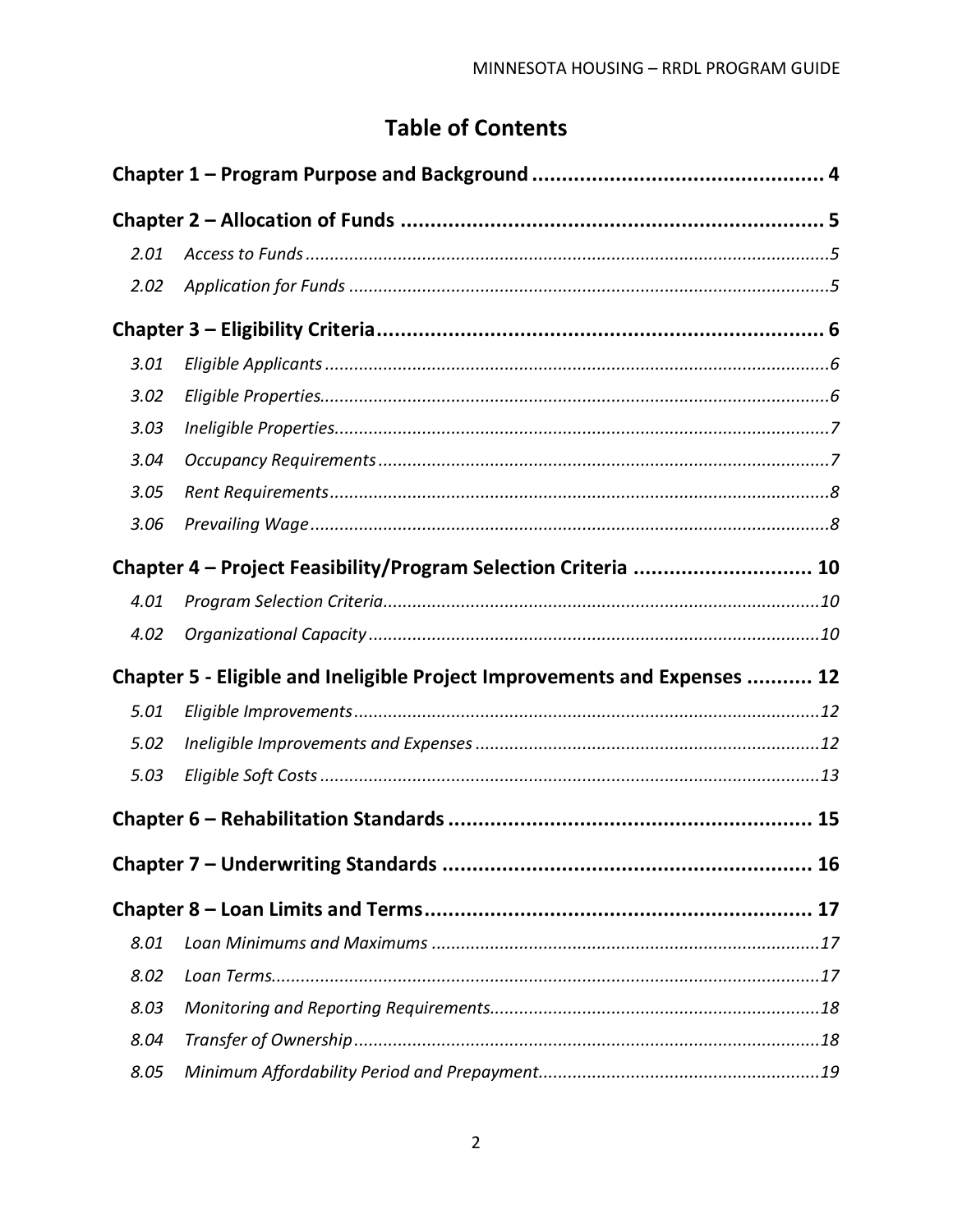|  | Chapter 11 – Fraud, Misuse of Funds, Conflict of Interest, Suspension, and |  |  |  |
|--|----------------------------------------------------------------------------|--|--|--|
|  |                                                                            |  |  |  |
|  |                                                                            |  |  |  |
|  |                                                                            |  |  |  |
|  |                                                                            |  |  |  |
|  |                                                                            |  |  |  |
|  |                                                                            |  |  |  |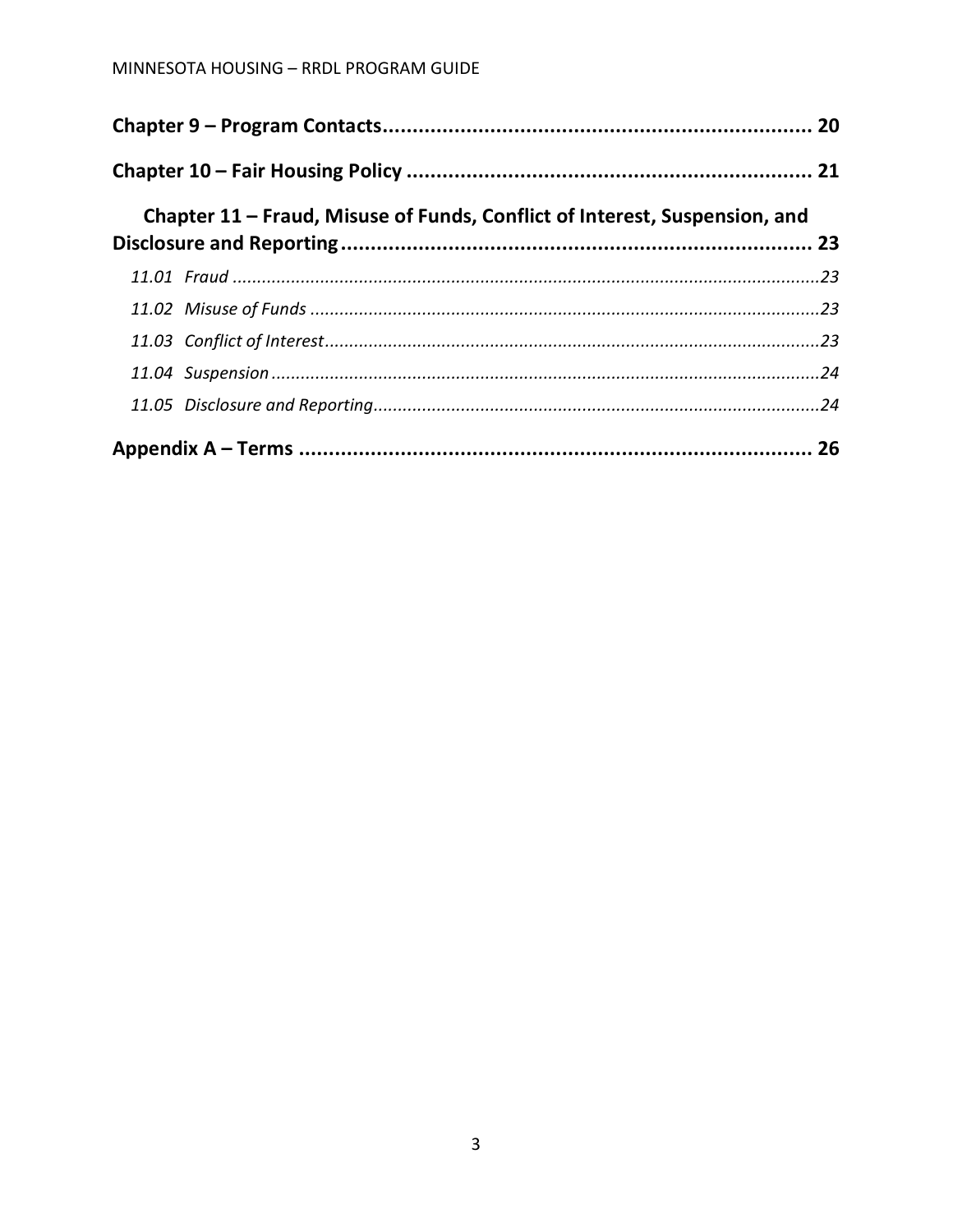## <span id="page-4-0"></span>**Chapter 1 – Program Purpose and Background**

The Minnesota Housing Finance Agency's (Minnesota Housing) authority to operate Rental Rehabilitation Deferred Loan (RRDL) Program is found in Minn. [Stat. § 462A.05, subdivision 14](https://www.revisor.mn.gov/statutes/cite/462A.05) and [Minn. Stat.](https://www.revisor.mn.gov/statutes/cite/462A.33) § 462A.33.

The RRDL Program provides financing options for moderate rehabilitation to owners of existing smaller scale, permanent rental housing in Minnesota. The overarching RRDL Program goal is to repair and preserve rental housing stock with Federal Project-Based rent assistance (e.g. Section 8, Rural Development Rental Assistance, etc.) or permanent rental housing that is naturally Affordable to the Local Workforce and convenient to jobs, transportation and essential services.

Therefore, the RRDL Program assists the agency in meeting two of its strategic priorities:

- Preserve Housing with Federal Project-Based Rent Assistance
- Address Specific and Critical Local Housing Needs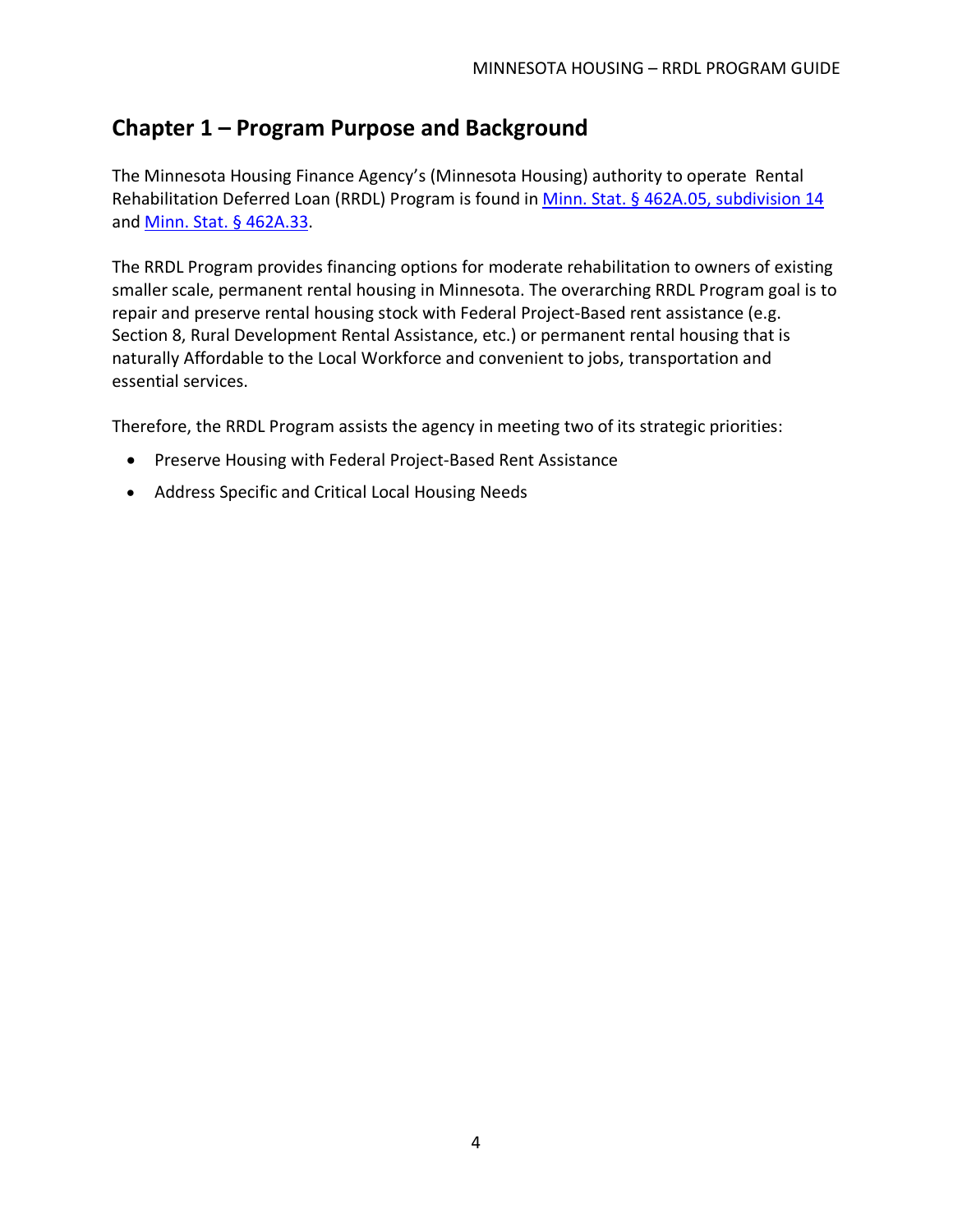# <span id="page-5-0"></span>**Chapter 2 – Allocation of Funds**

## <span id="page-5-1"></span>**2.01 Access to Funds**

RRDL Funds are available to owners of rental properties. Refer to Chapter 3 for Eligibility Criteria.

**NOTE:** Applicants may not apply for funding through Minnesota Housing's annual Multifamily Consolidated RFP while simultaneously applying for RRDL Funds. In addition, any development that has previously been awarded RRDL Funds or funding via the Multifamily Consolidated RFP may not pursue additional RRDL Funds or Multifamily Consolidated RFP funds for five years from the date of its previous loan closing.

## <span id="page-5-2"></span>**2.02 Application for Funds**

Applicants interested in applying for RRDL Funds should consult the RRDL webpage for the latest information and instructions. Applicants can apply for RRDL Funds in two ways: 1) through an RRDL Program RFP (when one is offered), and 2) on a first-come, first-served pipeline basis, subject to the availability of RRDL Funds at the time of application.

Application materials, documents and forms are located on Minnesota Housing's [RRDL Program](https://www.mnhousing.gov/sites/multifamily/rrdl) [webpage.](https://www.mnhousing.gov/sites/multifamily/rrdl)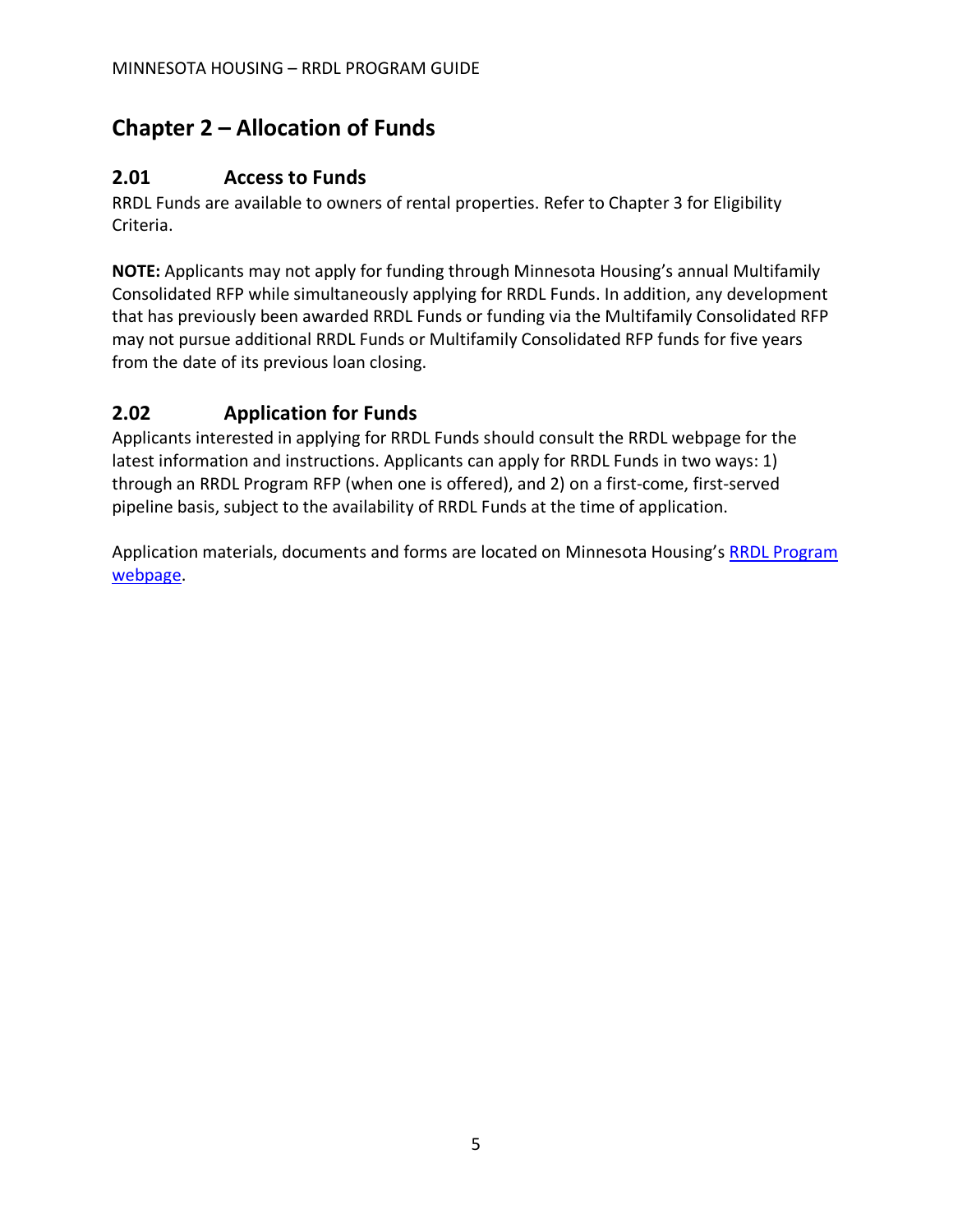# <span id="page-6-0"></span>**Chapter 3 – Eligibility Criteria**

## <span id="page-6-1"></span>**3.01 Eligible Applicants**

Eligible Applicants include:

- Nonprofit Organization
- A City
- Joint Powers Board established by two or more cities that owns or will own the housing
- A Public Housing Agency that owns or will own the housing
- An Indian tribe or Tribal Government that owns or will own the housing
- A Natural Person who owns or will own the housing
- A Private Developer

Borrowers who previously received Minnesota Housing funding and did not successfully meet compliance requirements may not be eligible for RRDL Funds. Minnesota Housing will verify past program performance by consulting with its compliance department.

Any employee, agent, consultant, officer, or elected or appointed official of Minnesota Housing, who has responsibilities with respect to the RRDL Program, and their families, may not receive RRDL Funds during their tenure, or for one year after termination of their relationship with Minnesota Housing.

## <span id="page-6-2"></span>**3.02 Eligible Properties**

RRDL Funds must be used for the rehabilitation of existing rental housing which:

- Consist of eight units or more
- Conform to all applicable zoning ordinances and possess all appropriate use permits
- Is primarily residential in nature, and each rental housing unit must contain a kitchen and a bathroom
- Is permanent, general occupancy housing for which the term of tenancy may be extended indefinitely beyond the initial lease term

Properties that are under common ownership, management, and financing, and that contain one or more buildings on a site are considered one project.

Scattered properties that are located in the same City or county may be combined into one loan when there are at least eight units having common ownership, management and financing, and all housing units are being rehabilitated as part of a single undertaking.

In a mixed income project, only the units that meet the income and affordability requirements of the RRDL Program will be funded. The Borrower is responsible for funding the non-eligible units and a prorated portion of the common areas. The level of funding will be prorated based on the number of RRDL Program eligible units divided by the total number of units, as long as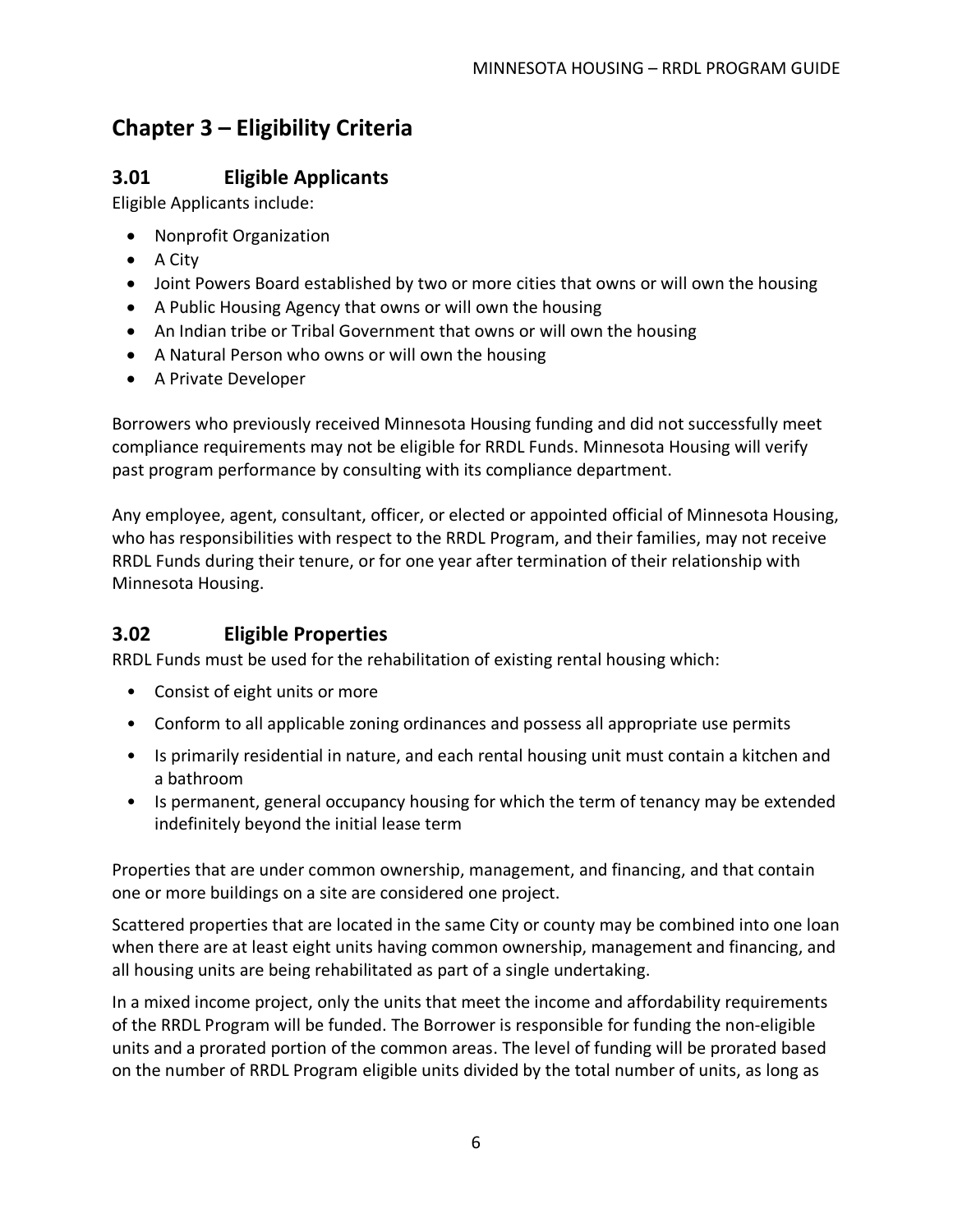the RRDL unit types (number of bedrooms) are comparable when compared to the total number of units and number of bedrooms in the Project.

## <span id="page-7-0"></span>**3.03 Ineligible Properties**

The following properties are ineligible:

- Developments that have received RRDL Funds within the past five years
- Developments that have been awarded funding via the Multifamily Consolidated RFP during the past five years
- Developments that have capital reserves in an amount that is sufficient to cover the cost of the intended rehabilitation, plus an amount sufficient to cover annual routine maintenance and repairs
- Owner-occupied housing (where 51% or more of the space is owner-occupied)
- Public Housing Developments
- Developments requiring licensing by the state (e.g., nursing homes, assisted living facilities)
- Developments that will potentially not be financially feasible, structurally sound and/or suitable for intended occupants' post-rehabilitation and throughout their intended compliance period as described in the RRDL Program Loan documents and at the discretion of Minnesota Housing
- Temporary housing properties such as shelters, transitional housing, or residential hotels
- Single room occupancy housing where bathrooms and kitchens are shared by more than one unit

## <span id="page-7-1"></span>**3.04 Occupancy Requirements**

**Income Limits.** The RRDL Program allows for units assisted with RRDL Funds to be occupied by households with incomes, at the time of initial occupancy, up to 80% of the greater of state or area median income, not adjusted for family size. Refer to Table C on the Deferred Loan Income Limits chart (link below).

To be qualified for occupancy in an RRDL-assisted unit, Applicants must self-certify the household's gross annual income using the Initial Occupancy Statement by Tenant form (unless a more detailed certification form is required by another program, e.g., Section 8, Housing Tax Credits, USDA Rural Development). The certification must be fully completed, signed, and dated prior to a household taking occupancy and the certified gross annual household income cannot exceed the allowable RRDL Program income limit. If an Applicant certifies their gross annual household income is more than the allowable RRDL Program income limit, the household is not eligible to occupy an RRDL-assisted unit. Household income is only certified at initial occupancy. A Minnesota Government Data Practices Act Disclosure Statement is also required and must be signed by each adult household member. This document informs the household of the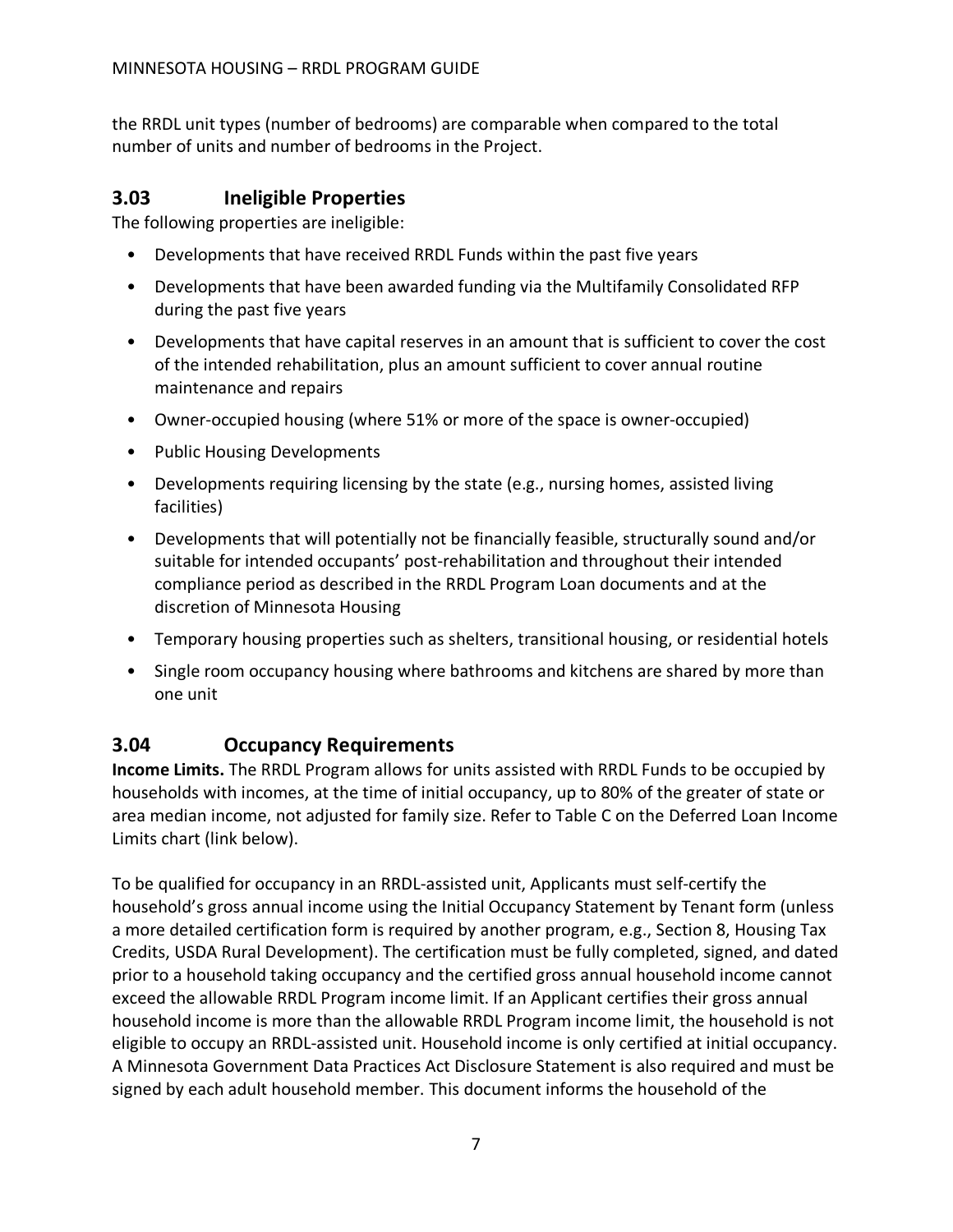information that they must supply as a condition of occupancy, the information that they provide voluntarily, and with whom the information may be shared.

All heads-of-household that have been approved for occupancy must complete the Head of Household Demographic Information Form. **NOTE:** If the development satisfies reporting requirements because the same data is collected on other forms used, it is not necessary to also complete this form. Contact your assigned Minnesota Housing underwriter for additional information.

## <span id="page-8-0"></span>**3.05 Rent Requirements**

**Maximum Gross Rents.** The RRDL Program requires units assisted with RRDL Funds to be affordable to the local workforce. "Affordable to the Local Workforce" rent limits are published each year and the updated limits must be used.

**Utility Allowances.** Tenant-paid utility allowances are included in gross rent and cannot exceed the RRDL Program rent limit for the unit size. Acceptable utility allowances are those provided by public housing agencies (PHAs) on a Section 8 utility allowance schedule. Contact the local PHA annually to obtain an updated utility allowance.

Click [here](https://www.mnhousing.gov/sites/Satellite?c=Page&cid=1362997094928&d=Touch&pagename=External%2FPage%2FEXTStandardLayout) to access Minnesota Housing's income and rent limit webpage.

## <span id="page-8-1"></span>**3.06 Prevailing Wage**

Under certain circumstances, awards of agency funds may trigger state prevailing wage requirements under Minn. Stat. § 116J.871. In broad terms, the statute applies to awards that meet the following conditions: (1) new housing construction (not rehabilitation); and (2) a single entity receives from Minnesota Housing \$200,000 or more of grant proceeds or \$500,000 of loan proceeds. The statute excludes new housing construction in which total financial assistance at a single project site is less than \$100,000.

Please note the following statutory provisions:

- A state agency may provide financial assistance to a person only if the person receiving or benefiting from the financial assistance certifies to the commissioner of labor and industry that laborers and mechanics at the project site during construction, installation, remodeling, and repairs for which the financial assistance was provided will be paid the prevailing wage rate as defined in section 177.42, subdivision 6. Minn. Stat. § 166J.871, subd. 2.
- It is a misdemeanor for a person who has certified that prevailing wages will be paid to laborers and mechanics under subdivision 2 [see above] to subsequently fail to pay the prevailing wage. Each day a violation of this subdivision continues is a separate offense. Minn Stat. § 116J.871, subd. 3.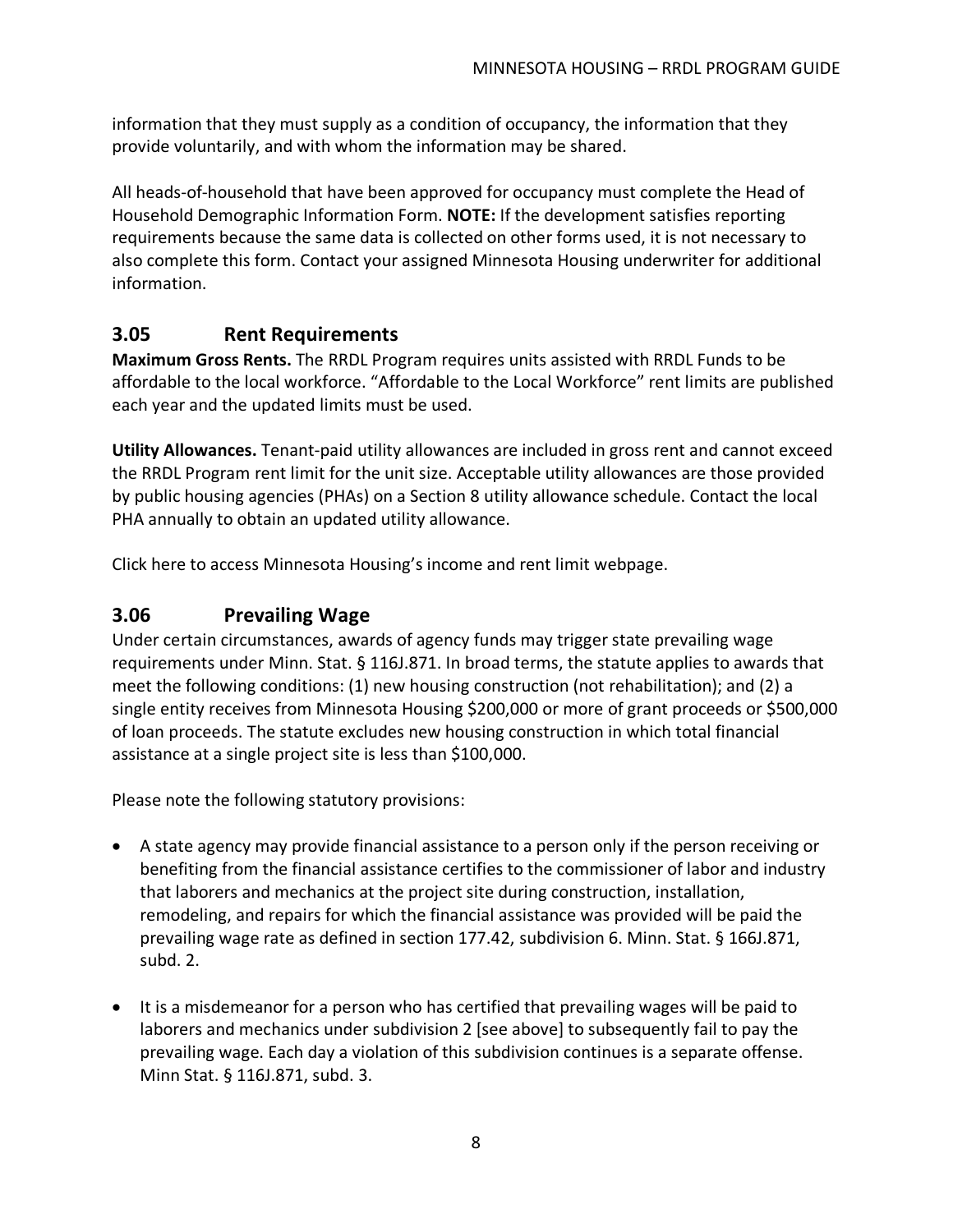In addition, a separate prevailing wage statute, Minn. Stat. § 177.41-.43, may apply if funds are used for a building that is publicly owned or leased.

All questions regarding state prevailing wages and compliance requirements should be directed to the Department of Labor and Industry as follows:

> Division of Labor Standards and Apprenticeship Karen Bugar, State Program Administrator 443 Lafayette Road N, St. Paul, MN 55155 651-284-5091 or [dli.prevwage@state.mn.us](mailto:dli.prevwage@state.mn.us)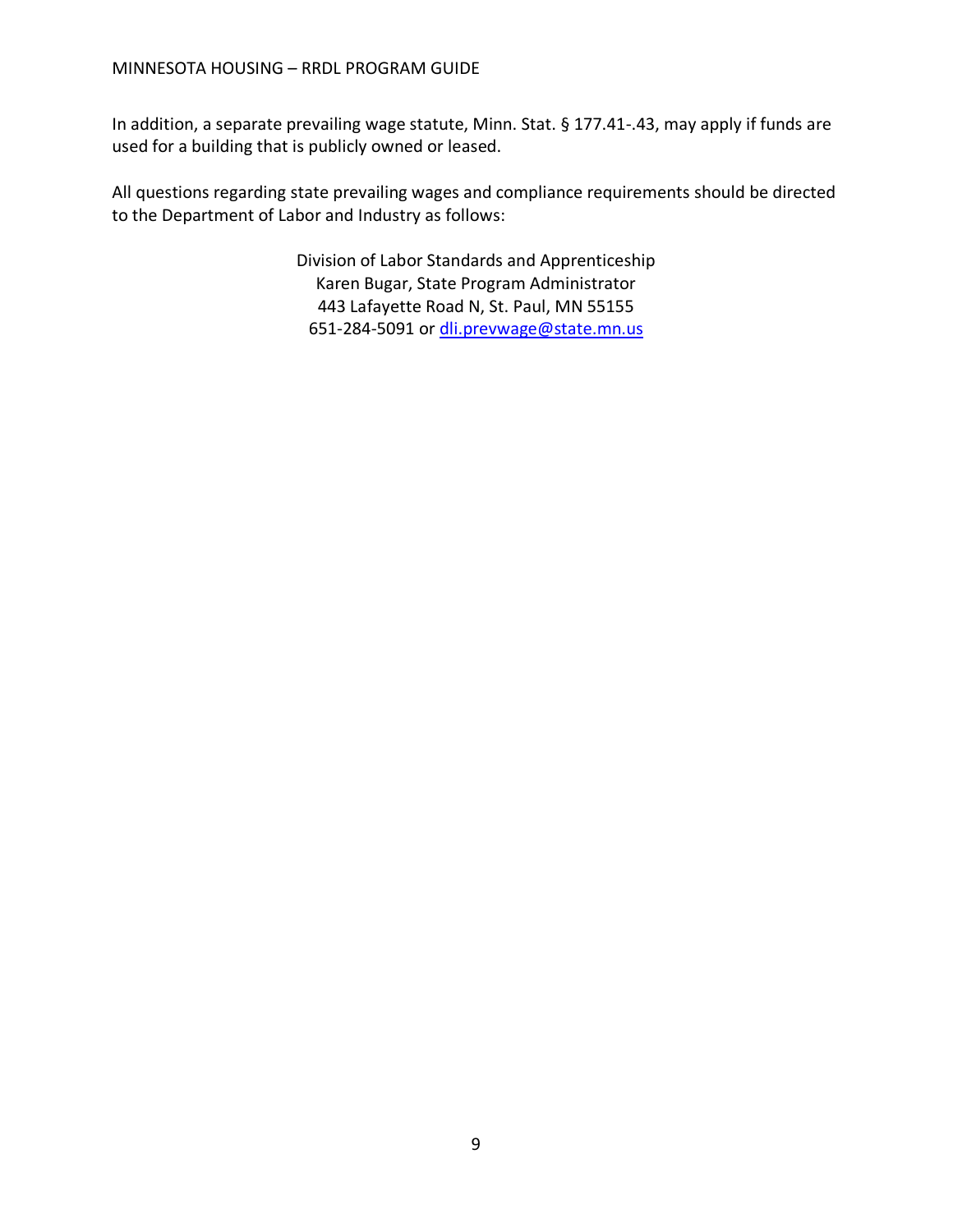## <span id="page-10-0"></span>**Chapter 4 – Project Feasibility/Program Selection Criteria**

Developments seeking RRDL Funds will be evaluated for overall Project feasibility, Applicant capacity, and the extent to which they conform to Minnesota Housing's threshold requirements, strategic priorities and funding priorities.

Minnesota Housing will review all proposals submitted and will make funding recommendations for each proposal selected. Funding requests may be adjusted based upon the number of applications received, the amount of RRDL Funds available and the distribution of RRDL Funds throughout Minnesota.

## <span id="page-10-1"></span>**4.01 Program Selection Criteria**

The following factors will be considered when determining the overall feasibility of a proposal:

- The nature of the proposed site
- Whether the existing housing is needed in the market based upon population trends, job growth and low rental housing vacancy rates
- Whether the Project is economically viable and sustainable
- Whether the rehabilitation costs are reasonable and whether the Applicant demonstrates cost containment efforts for all stages and aspects of the entire Project without compromising overall quality
- Scope of work and consequences for not completing the work
- Scope of work, in comparison to the development's overall long-term capital needs for all building systems
- Anticipated operational or utility cost savings
- Geographic distribution of Applicants
- First time or repeat applications

## <span id="page-10-2"></span>**4.02 Organizational Capacity**

The following factors will be considered when determining the Applicant's organizational capacity:

- Overall completeness of application(s)
- The Applicant's related housing experience, purpose, and mission
- Whether the Applicant has successfully completed similar Projects, including managing renovations and the associated coordination of individual sub-contractors
- Whether the Applicant has strong current and expected ongoing capacity to complete the proposed Project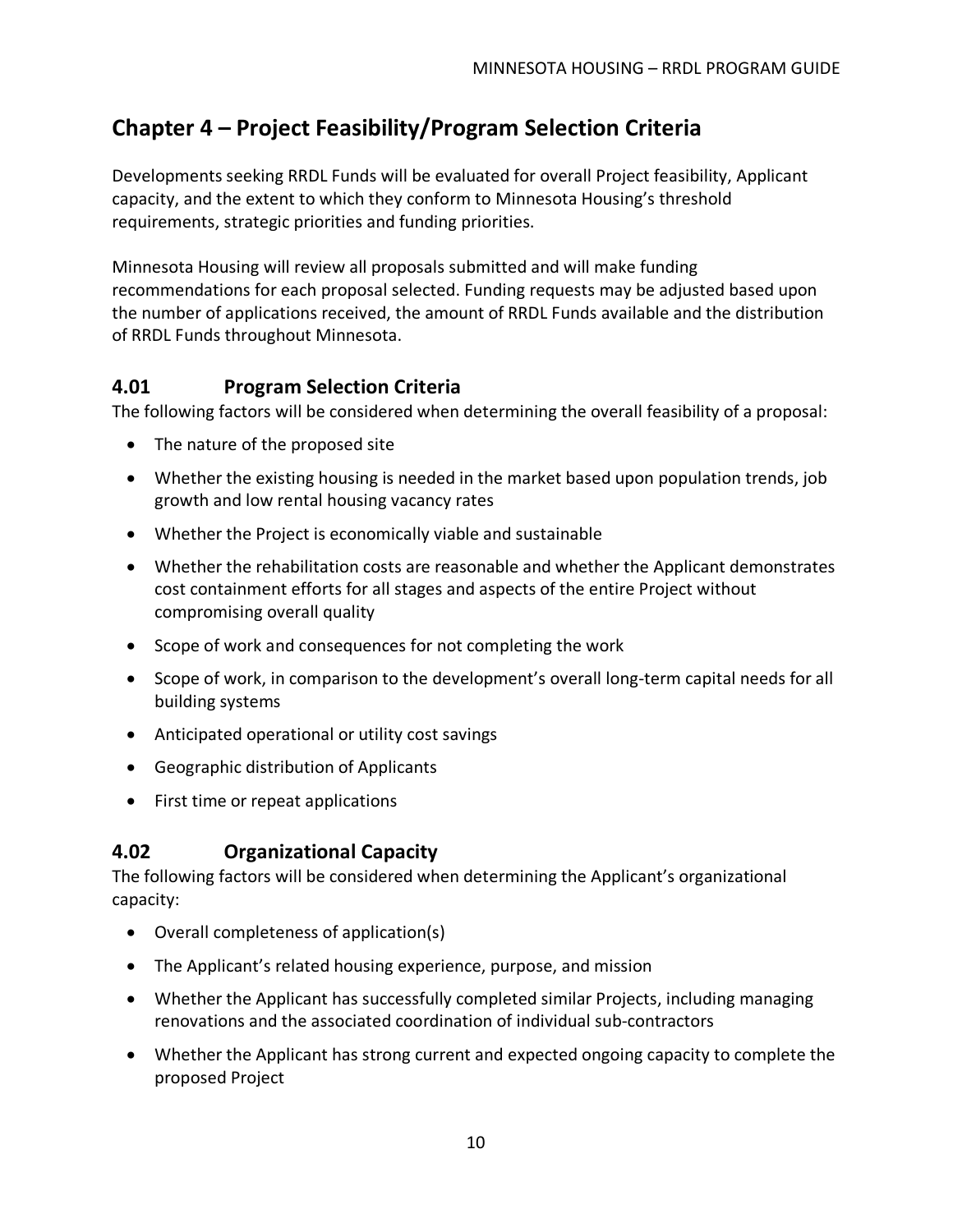• Whether the Applicant has the capacity to maintain and operate the rental housing on a long-term, sustainable basis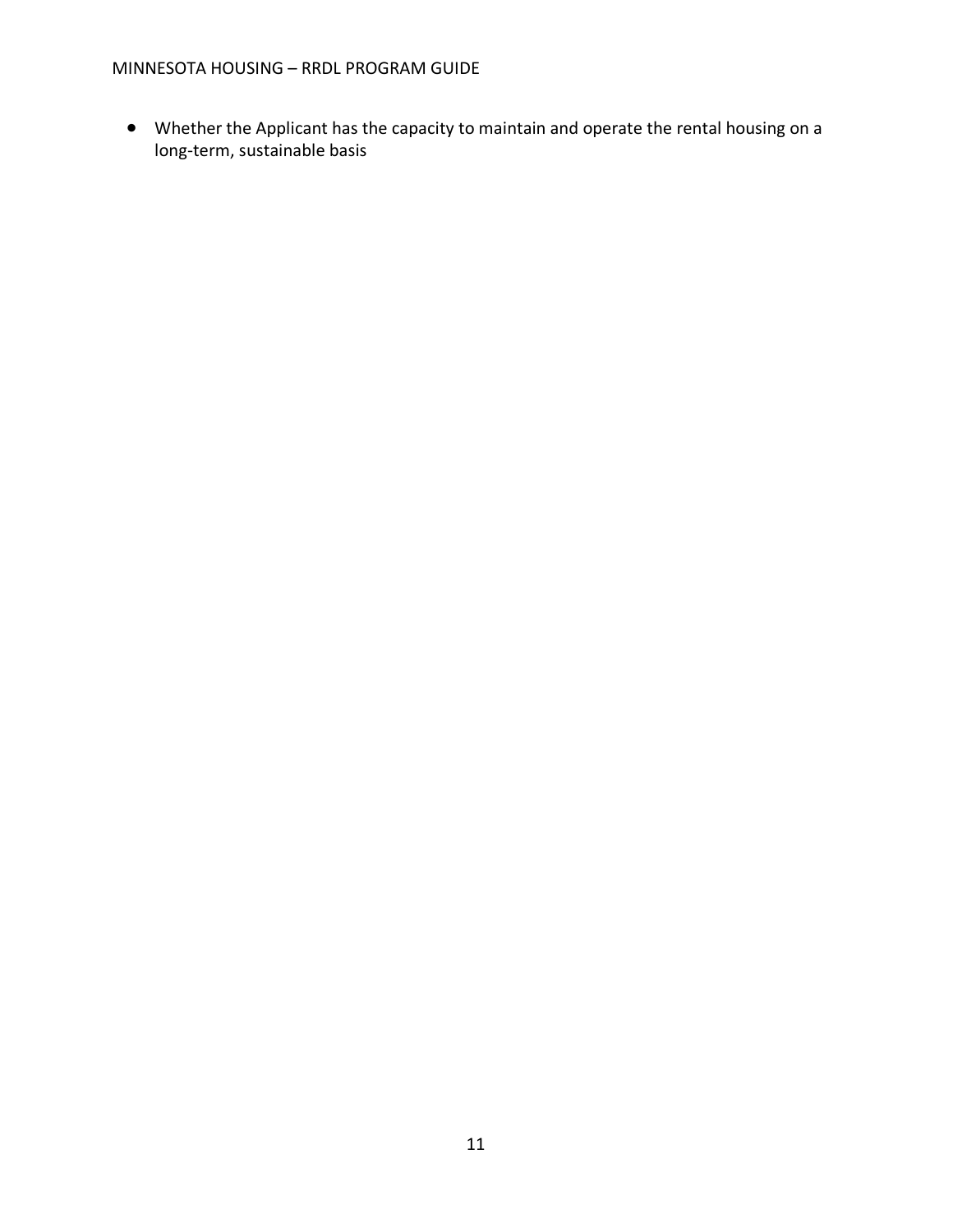## <span id="page-12-0"></span>**Chapter 5 - Eligible and Ineligible Project Improvements and Expenses**

## <span id="page-12-1"></span>**5.01 Eligible Improvements**

RRDL Funds must be utilized for the rehabilitation of permanent rental housing, and eligible improvements must be permanent, general improvements that have not been started prior to the RRDL Program Loan closing.

Permanent general improvements include renovations or repairs to an existing structure that materially preserve or improve the basic livability, safety, conservation, or utility of the property. Replacement of appliances for safety reasons or to improve energy efficiency is also an eligible improvement.

Improvements must be made in compliance with all applicable health, fire prevention, building, housing codes and standards, and Minnesota Housing's Limited Scope Projects Abbreviated Design Standards and Limited Scope Projects Sustainability Requirements.

## <span id="page-12-2"></span>**5.02 Ineligible Improvements and Expenses**

The following improvements and expenses are not eligible for RRDL Funds:

- New construction, conversion, or adaptive reuse
- Installation of window air conditioners, unless previously provided and owned by the Development
- Installation of fireplaces or wood burning stoves
- Sweat equity for the property owner's labor
- Improvements begun prior to RRDL Program Loan closing or materials purchased prior to RRDL Program Loan closing
- Any improvement that is not a permanent fixture to the property (furniture or other personal items are not fixtures under Minnesota law), with the exception of appliances
- Materials, fixtures or landscaping of a type or quality exceeding what is customarily used in the locality for decent, safe, and sanitary properties of the same general type as the property being improved
- Change orders not approved by Minnesota Housing prior to commencement of work
- Construction of or aesthetic improvements to recreational facilities including, but not limited to, patios, gazebos, tennis courts, hot tubs, swimming pools, playground equipment and saunas
- Costs associated with a Development that will be incomplete (e.g., framing a room addition)
- Repairs to or construction of outbuildings including, but not limited to, sheds, utility buildings, shops, barns, silos, and underground sprinkler systems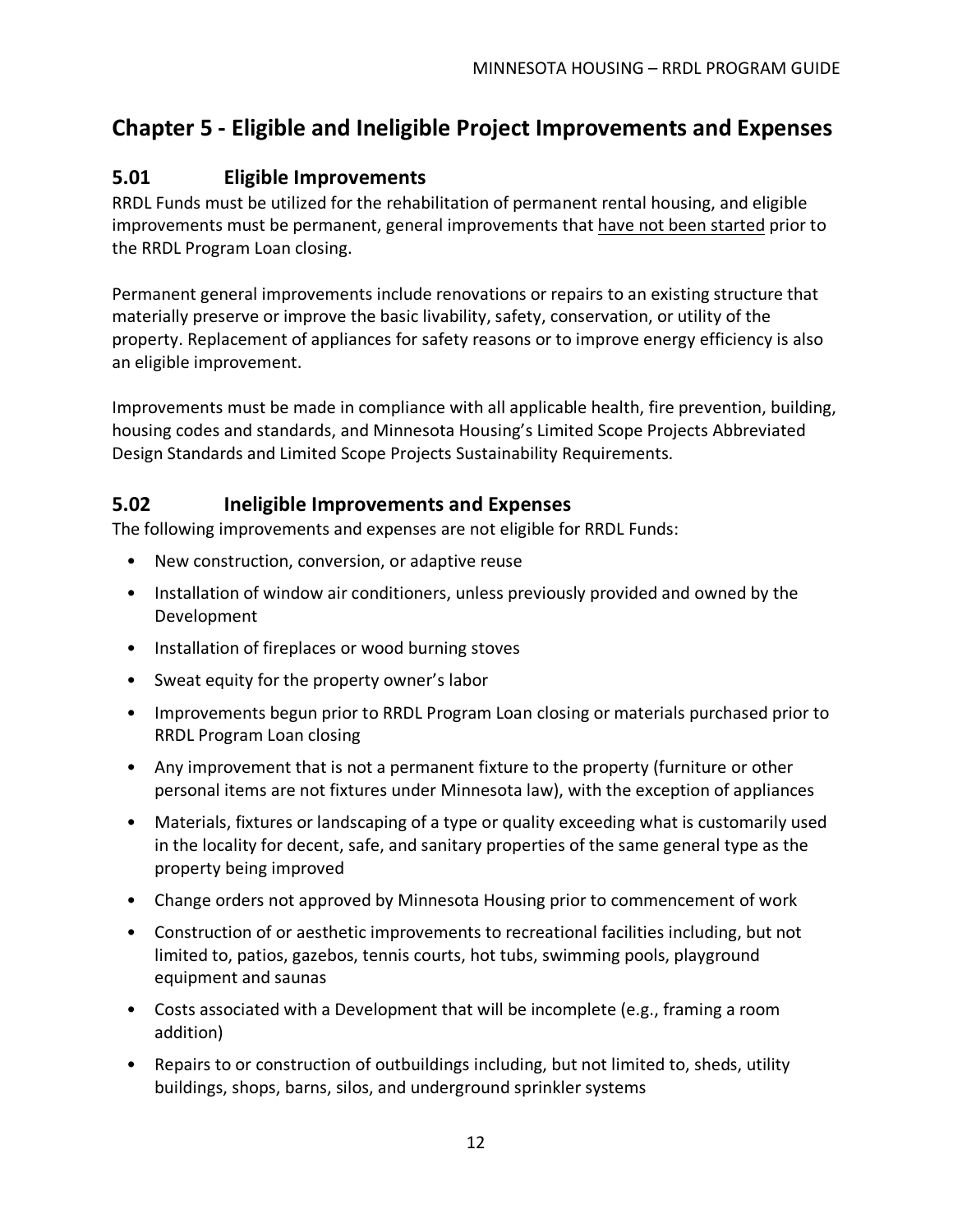- The construction of public development infrastructure including, but not limited to, City water, sewer, curbs, and gutters that are not directly related to the rehabilitation of the Project
- Community development Projects including, but not limited to, parks or community centers
- Improvements for commercial use
- Operating and/or replacement reserves
- Owner equity takeout
- Acquisition
- Administration costs not connected to the rehabilitation of the Project
- Refinancing of an existing loan
- Developer Fees

**NOTE:** Ineligible improvements and expenses may be completed at the expense of the Borrower.

## <span id="page-13-0"></span>**5.03 Eligible Soft Costs**

Eligible soft costs include costs to process and settle the financing for a Project such as:

- Construction loan financing fees, including interest
- Fees associated with Title commitment and insurance policy
- Legal document recording fees
- Building permits
- Attorney fees
- Market study, if required by Minnesota Housing
- Appraisal and independent cost estimate fees, if required by Minnesota Housing
- Temporary relocation costs associated with the RRDL project
- Lead-based paint risk assessment and lead clearance fees
- Asbestos survey
- Radon testing
- Energy audits
- Application assembly costs: A RRDL Applicant may be reimbursed for up to \$750 in costs associated with preparing and submitting an application to Minnesota Housing. This will be considered an eligible soft cost if the Project is selected for further processing. This cost will not be reimbursed if the Project is not selected for further processing.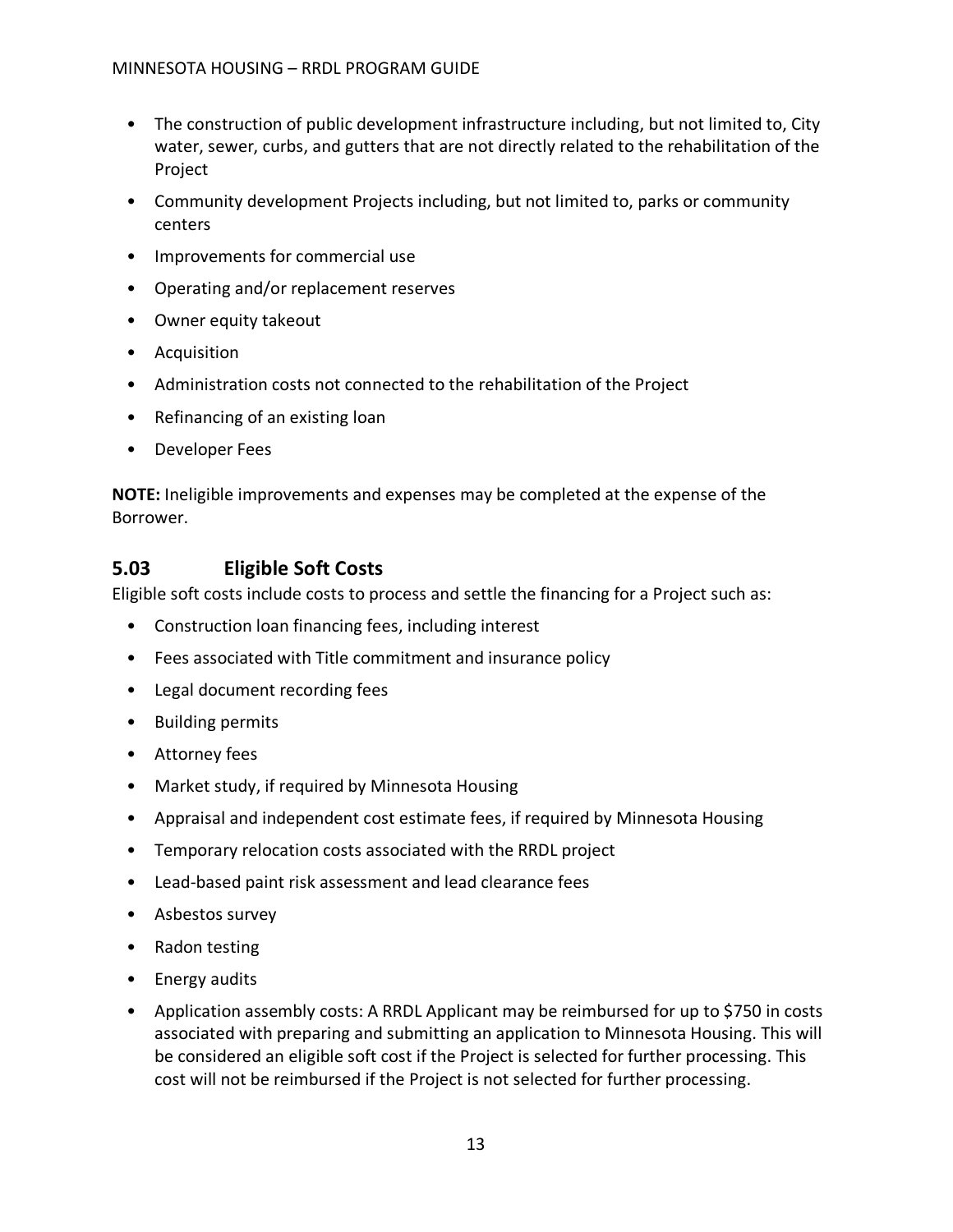• Project Management Fee: Up to 3% of the total RRDL Program Loan amount may be utilized to assist in the scope of work development, loan processing and construction oversight phases of the Project.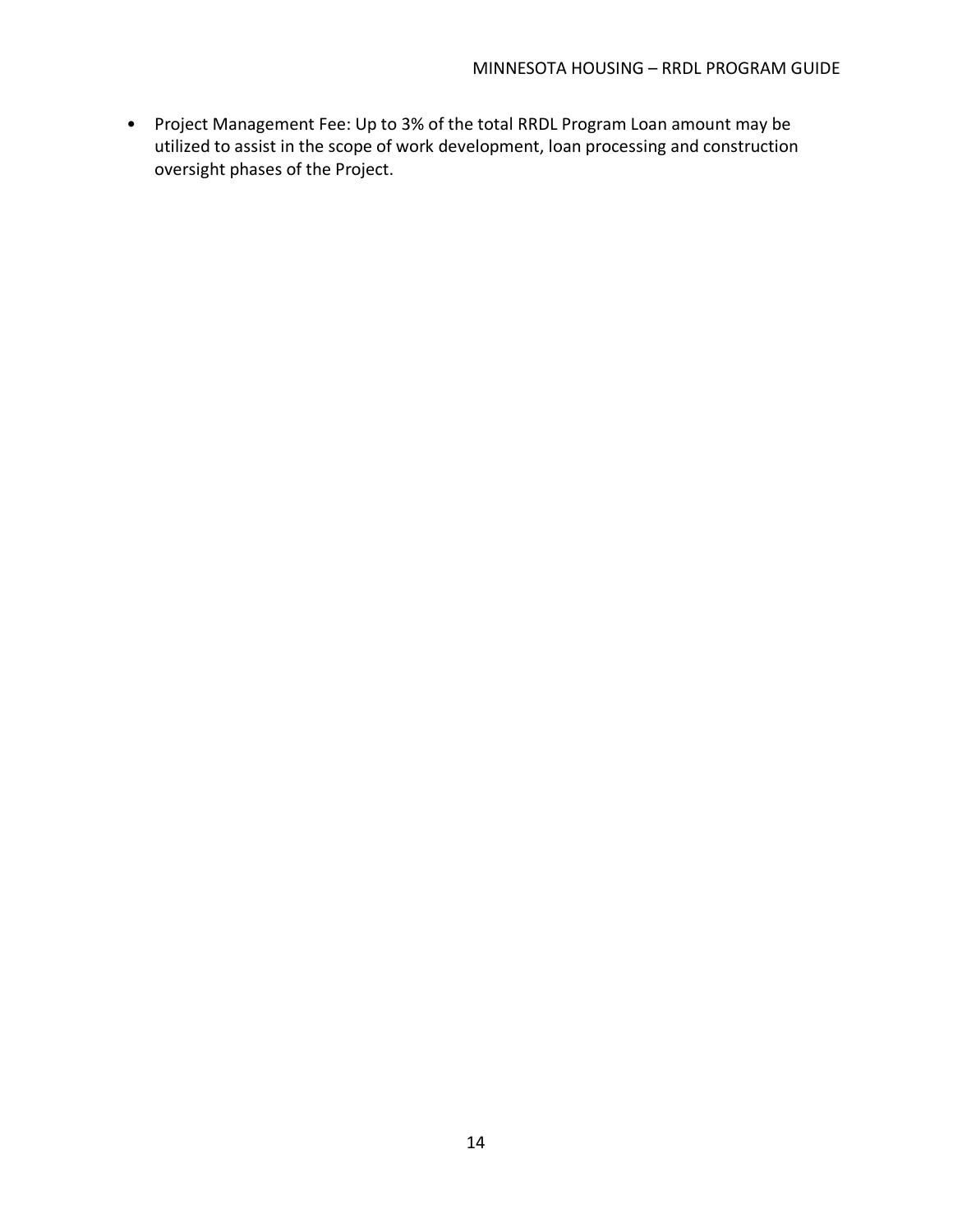## <span id="page-15-0"></span>**Chapter 6 – Rehabilitation Standards**

At initial application, developments seeking RRDL Funds are not required to obtain a third party, 10 year or 20 year capital needs assessment, but if an Applicant has either of these two documents readily available at the time of application, they should submit the document with their application.

In lieu of a capital needs assessment, applicants should complete the Life Expectancy – Major Element/Assemblies Summary table found in the Narratives and Certifications form to the best of their ability. The property building maintenance staff person will be helpful in completing this form. Additionally, applicants are required to complete the [Applicant Certification of](https://www.mnhousing.gov/download/MHFA_006922)  [Known Environmental Conditions](https://www.mnhousing.gov/download/MHFA_006922) and submit photographs of the overall property, existing conditions and all proposed improvement areas. Refer to the Application Checklist on the [RRDL](https://www.mnhousing.gov/sites/multifamily/rrdl)  [webpage](https://www.mnhousing.gov/sites/multifamily/rrdl) for the full list of required submittals.

Reference materials and guides related to both architecture and contractors may be found on Minnesota Housing's website under [Building Standards.](https://www.mnhousing.gov/sites/multifamily/buildingstandards)

For selected RRDL Applicants, the following two forms will be required as part of their due diligence:

- [Limited Scope Project Sustainability Requirements](https://www.mnhousing.gov/download/MHFA_013774)
- [Limited Scope Project Abbreviated Design Standards](https://www.mnhousing.gov/download/MHFA_013775)

Additionally, a Minnesota Housing staff architect may require the following template to be completed prior to a final funding recommendation:

• [Multifamily Physical Needs Assessment Template](https://www.mnhousing.gov/sites/multifamily/buildingstandards)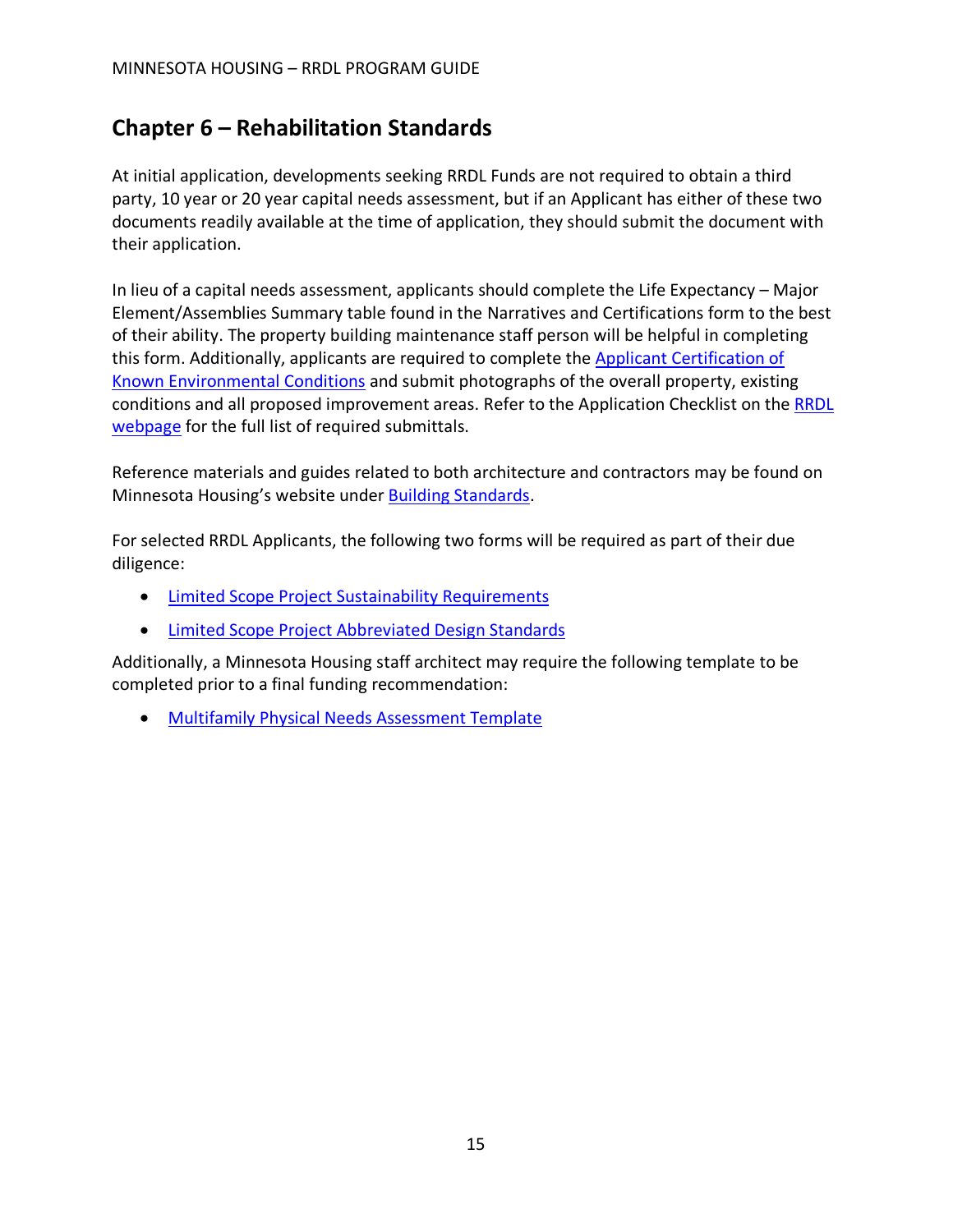# <span id="page-16-0"></span>**Chapter 7 – Underwriting Standards**

All [RRDL](https://www.mnhousing.gov/get/MHFA_218203) Program Loans will be evaluated and underwritten in concurrence with the RRDL [Underwriting Standards.](https://www.mnhousing.gov/get/MHFA_218203)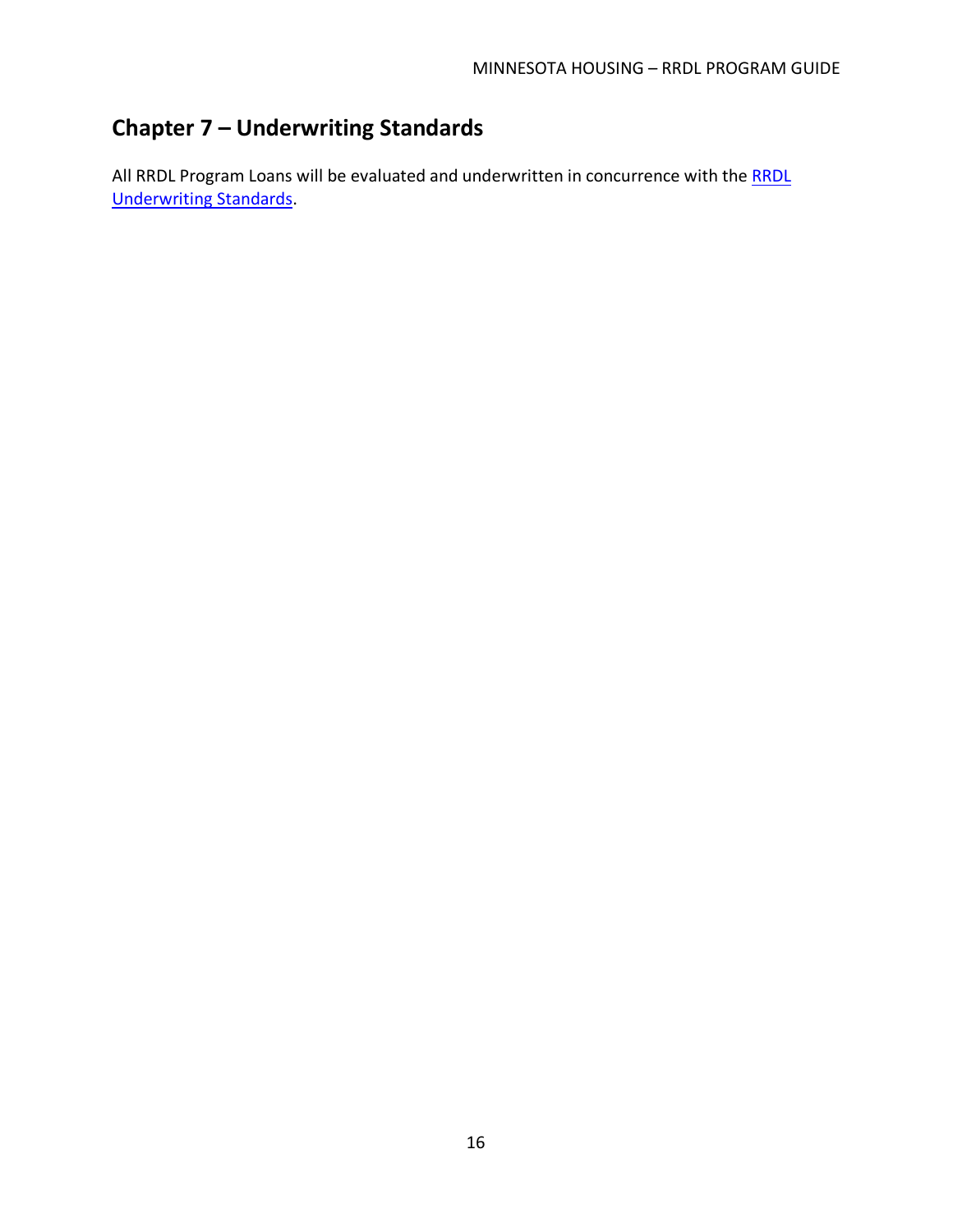## <span id="page-17-0"></span>**Chapter 8 – Loan Limits and Terms**

#### <span id="page-17-1"></span>**8.01 Loan Minimums and Maximums**

- The minimum total loan amount is \$100,000
- The maximum amount per unit is \$50,000
- The maximum loan is \$700,000 per Project

Funding increase requests for previously selected Projects may be considered on a case by case basis, at the sole discretion of Minnesota Housing, if needed to address the critical physical needs validated by Minnesota Housing in the scope of work. Funding increase requests may require Minnesota Housing board approval and will be evaluated based upon the following:

- Amount of the proposed increase
- Amount of development reserves
- Availability of other funding
- Ability to value engineer the scope of work without eliminating critical needs
- Ability to rebid the Project

#### <span id="page-17-2"></span>**8.02 Loan Terms**

- The loan will typically be structured as a Deferred Loan with a 20-year term at 0% interest, and payment of principal will be due on the date of loan maturity.
- The loan may be structured as a Cash Flow Note or other payment structure based on the development's ability to support additional debt service, or at the discretion of Minnesota Housing.
- The owner must agree to maintain the rent and income restrictions and report annually for the later of the duration of the loan term, or the minimum affordability period as defined below.
- The loan may be structured as a construction loan or an end loan.
- Upon the successful completion of the original loan term and maintaining the RRDL rent and income requirements throughout the term of the loan, 10% of the original principal loan amount will be forgiven.
- The loan will be non-recourse.
- The loan will be secured by a pledge of collateral through the recording of a mortgage on the Project.
- Minnesota Housing may, at its sole discretion, require 20% of cash flow in excess of \$50,000 to be repaid annually, and/or other payments toward the loan amount.
- The loan term may be adjusted based on requirements and conditions of the federal assistance or other funding sources.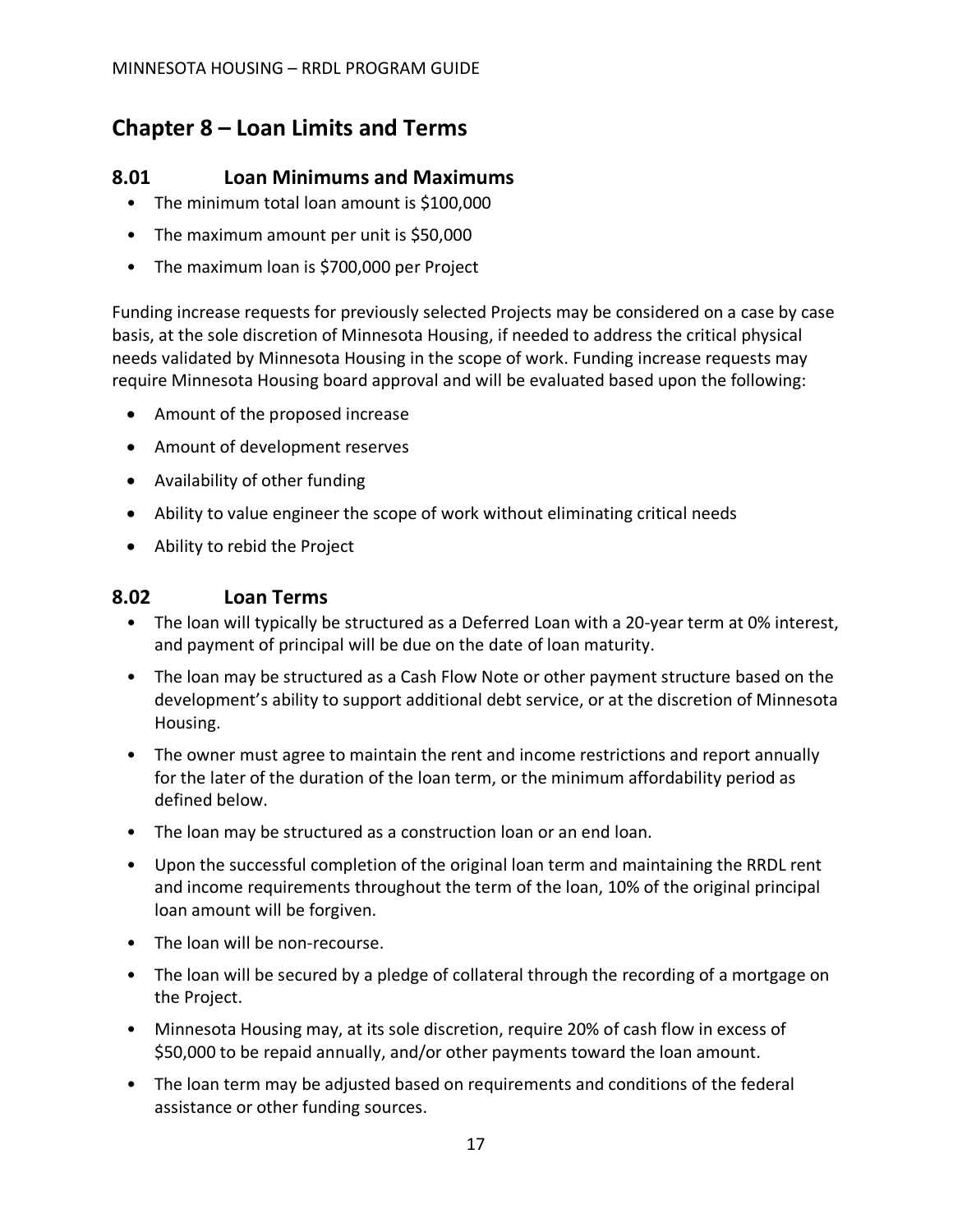• Minnesota Housing reserves the authority to adjust the loan terms, at its sole discretion.

## <span id="page-18-0"></span>**8.03 Monitoring and Reporting Requirements**

Minnesota Housing actively monitors each development it finances. This includes tenant incomes, rents, affirmative action and equal opportunity requirements, and year-end operating reports.

Assisted units must be leased to qualified households who must disclose their annual household income at initial occupancy on an Initial Occupancy Statement by Tenant form (other, more detailed income certification forms may be acceptable). This form is used to ensure households are qualified to occupy an assisted unit.

Owners must also request (but cannot require) that qualified households complete a Head of Household Demographic Information form, which will provide additional information for program evaluation.

Additionally, each adult member of a household occupying an assisted unit must sign and date a Minnesota Government Data Practices Act Disclosure Statement. This information informs the tenant that their annual household income and other information will be reported to Minnesota Housing and may be reviewed by other governmental agencies. This is required for the administration and management of state or federal programs that provide housing for lowand moderate-income families.

Occupancy information on all units must be reported annually in a form and manner requested by Minnesota Housing. For additional guidance on compliance requirements, links to forms, and reporting information refer to [RRDL Program Compliance Reporting and Monitoring.](https://www.mnhousing.gov/get/MHFA_1032046)

Minnesota Housing has revised [Tenant Selection Plan \(TSP\) Guidelines](https://www.mnhousing.gov/get/MHFA_1039899) that apply to certain funding sources for applications submitted for funding after March 31, 2021. While the TSP guidelines are not a requirement for RRDL, we encourage providers to follow the guidelines when developing a TSP for a property. A TSP checklist and help text tools are available on the [TSP webpage](https://www.mnhousing.gov/sites/multifamily/tenantselectionplan) to assist housing providers to develop a TSP.

## <span id="page-18-1"></span>**8.04 Transfer of Ownership**

Sale of the property to another eligible Borrower and assumption of the loan must be preapproved in writing by Minnesota Housing. Approval must be requested through Minnesota Housing's [request for action](https://www.mnhousing.gov/sites/multifamily/servicing) (RFA) process.

Approval of the transfer request is at Minnesota Housing's sole discretion and will only be considered (but not guaranteed to be approved) based on:

- Whether the mortgagor is or has been in default of any of its agreements with Minnesota Housing
- Whether or not such agreements involve the RRDL Program Loan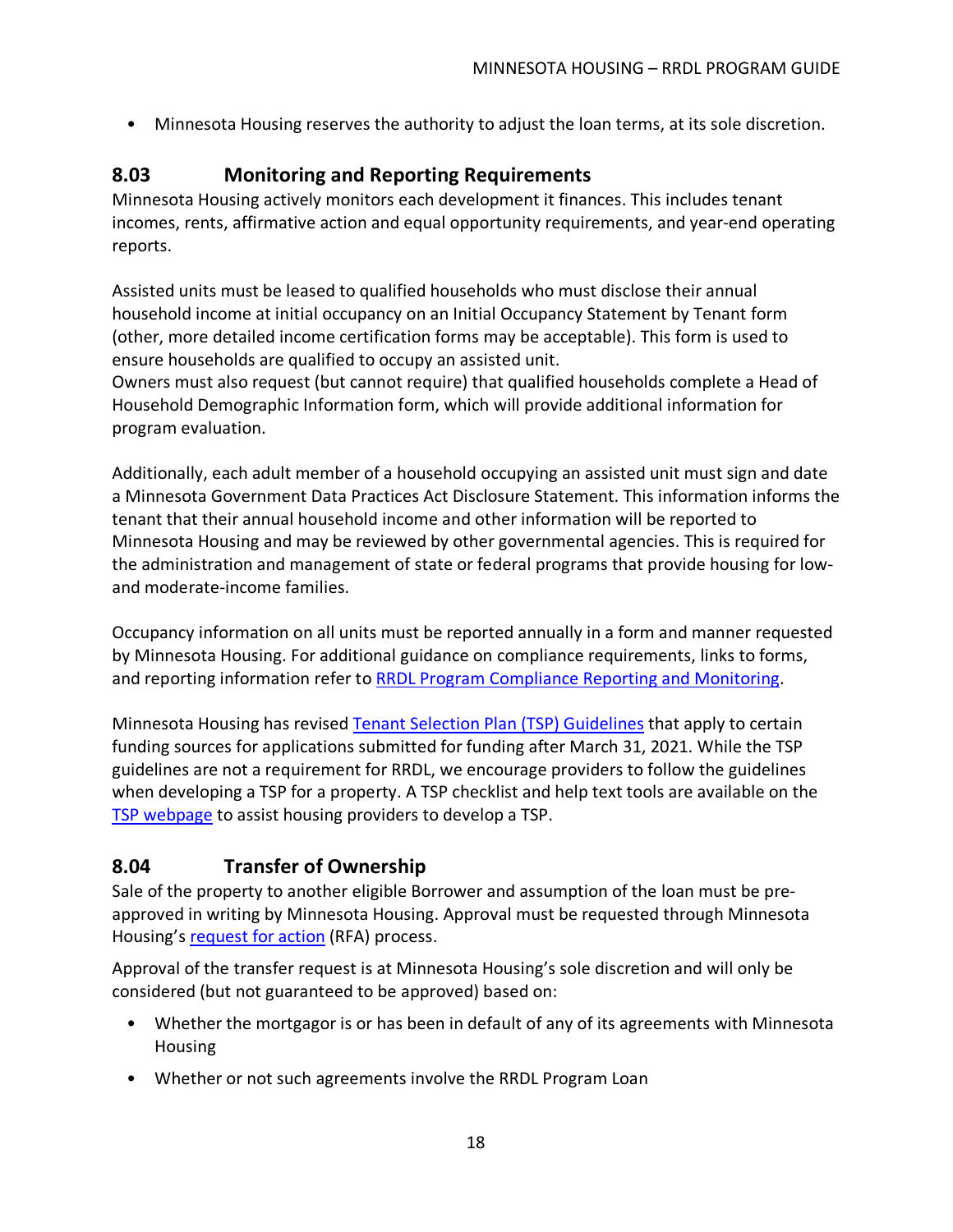- Minnesota Housing's review and approval of the proposed ownership entity, including creditworthiness
- Assumption of all contractual obligations with Minnesota Housing
- Payment of a fee equal to the greater of 1/2 of 1% of the outstanding RRDL Program Loan amount or \$1,500, if applicable

#### <span id="page-19-0"></span>**8.05 Minimum Affordability Period and Prepayment**

The Minimum Affordability Period begins on the date that the RRDL Program Loan closes.

The income and rent restrictions for the assisted units are in effect for the RRDL Program Loan term.

The mortgage may be prepaid in full at any time; however, income and rent restrictions will remain in place for a minimum of 15 years, to meet the RRDL Program Minimum Affordability Period. Minnesota Housing may charge a prepayment fee equal to the greater of 1/2 of 1% of the outstanding RRDL Program Loan amount or \$1,500.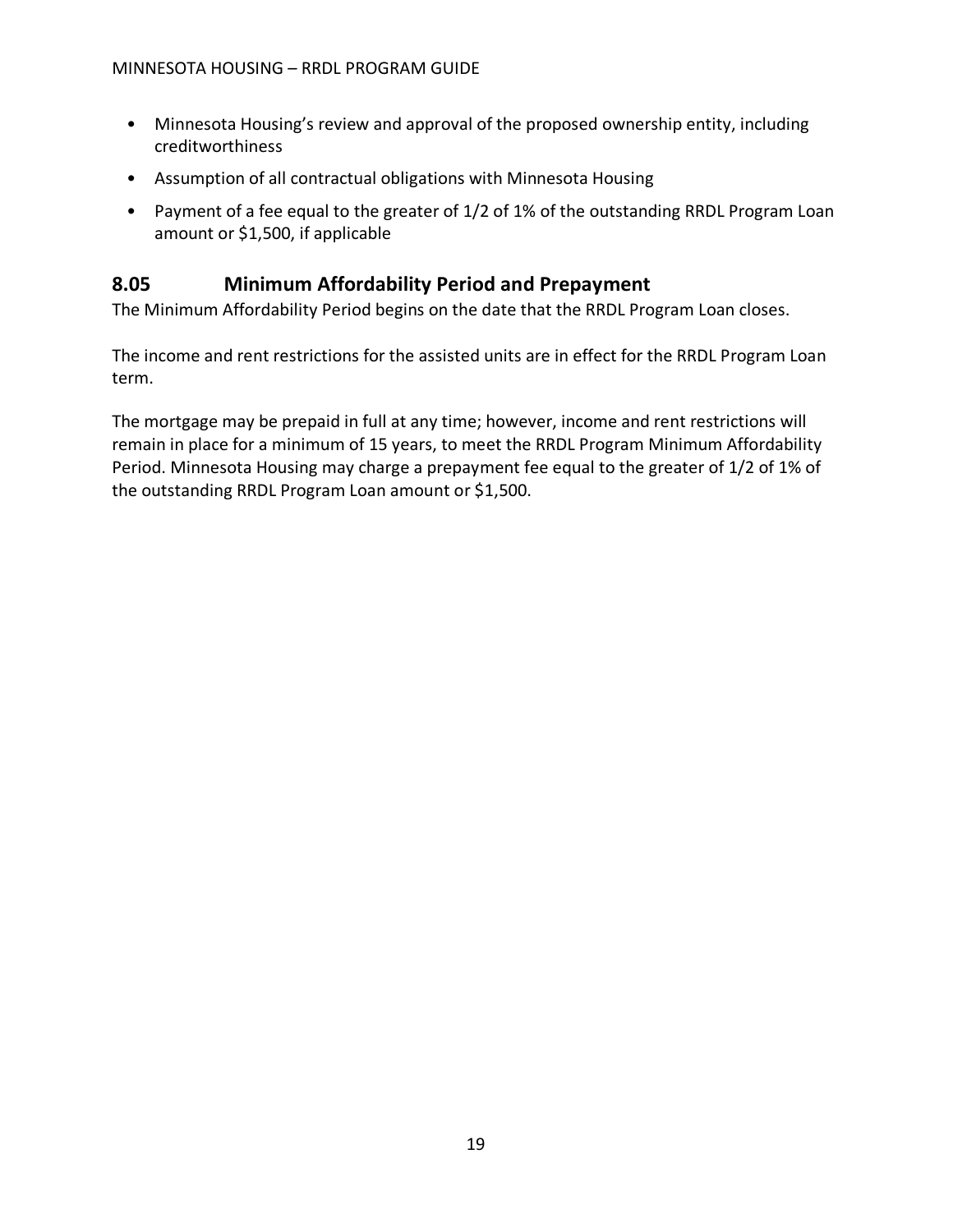# <span id="page-20-0"></span>**Chapter 9 – Program Contacts**

If you have questions, contact *mhfa.rrdl@state.mn.us*. Applicants are required to schedule a technical assistance meeting either in person or via conference call with RRDL Program staff prior to submitting an application.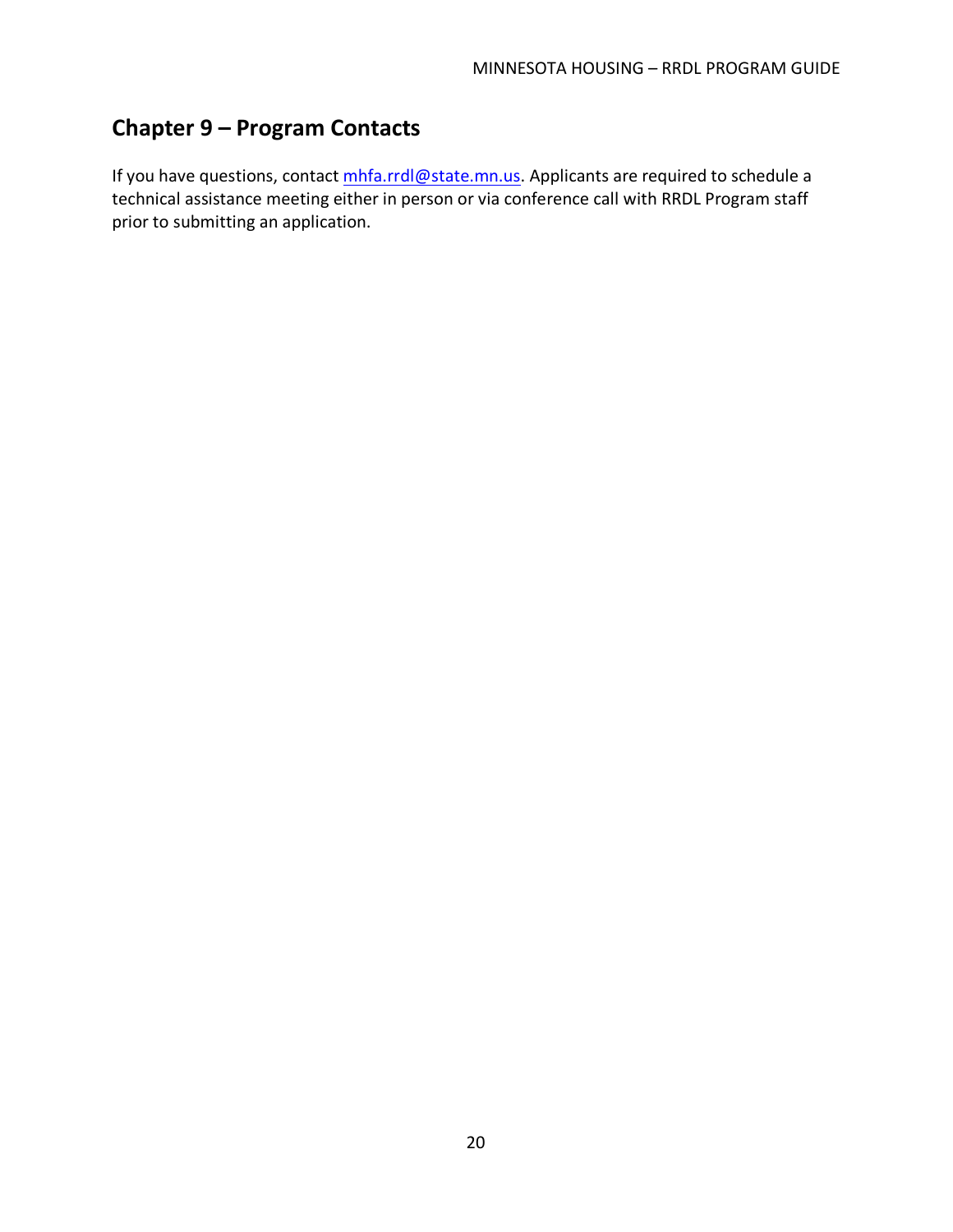## <span id="page-21-0"></span>**Chapter 10 – Fair Housing Policy**

It is the policy of Minnesota Housing to affirmatively further fair housing in all its programs so that individuals of similar income levels have equal access to Minnesota Housing programs, regardless of race, color, creed, religion, national origin, sex, marital status, status with regard to public assistance, disability, familial status, gender identity or sexual orientation.

Minnesota Housing's fair housing policy incorporates the requirements of the Fair Housing Act, Title VIII of the Civil Rights Act of 1968, as amended by the Fair Housing Amendment Act of 1988, as well as the Minnesota Human Rights Act. Housing providers are expected to comply with the applicable statutes, regulations, and related policy guidance. Housing providers should ensure that admissions, occupancy, marketing, and operating procedures comply with nondiscrimination requirements.

In part, the Fair Housing Act and the Minnesota Human Rights Act make it unlawful, because of protected class status, to:

- Discriminate in the selection/acceptance of applicants in the rental of housing units;
- Discriminate in terms, conditions, or privileges of the rental of a dwelling unit or services or facilities;
- Engage in any conduct relating to the provision of housing that otherwise make unavailable or denies the rental of a dwelling unit;
- Make, print, or publish (or cause to make, print or publish) notices, statements or advertisements that indicate preferences or limitations based on protected class status;
- Represent a dwelling is not available when it is in fact available;
- Deny access to, or membership or participation in, associations or other services organizations or facilities relating to the business of renting a dwelling or discriminate in the terms or conditions of membership or participation; or
- Engage in harassment or quid pro quo negotiations related to the rental of a dwelling unit.

Minnesota Housing has a commitment to affirmatively further fair housing for individuals with disabilities by promoting the accessibility requirements set out in the Fair Housing Act, which establish design and construction mandates for covered multifamily dwellings and requires housing providers to make reasonable accommodations and to allow persons with disabilities to make reasonable modifications.

Applicants will be required to submit an Affirmative Fair Housing Marketing Plan at the time of application, to update the plan regularly and to use affirmative fair housing marketing practices in soliciting renters, determining eligibility, and concluding all transactions.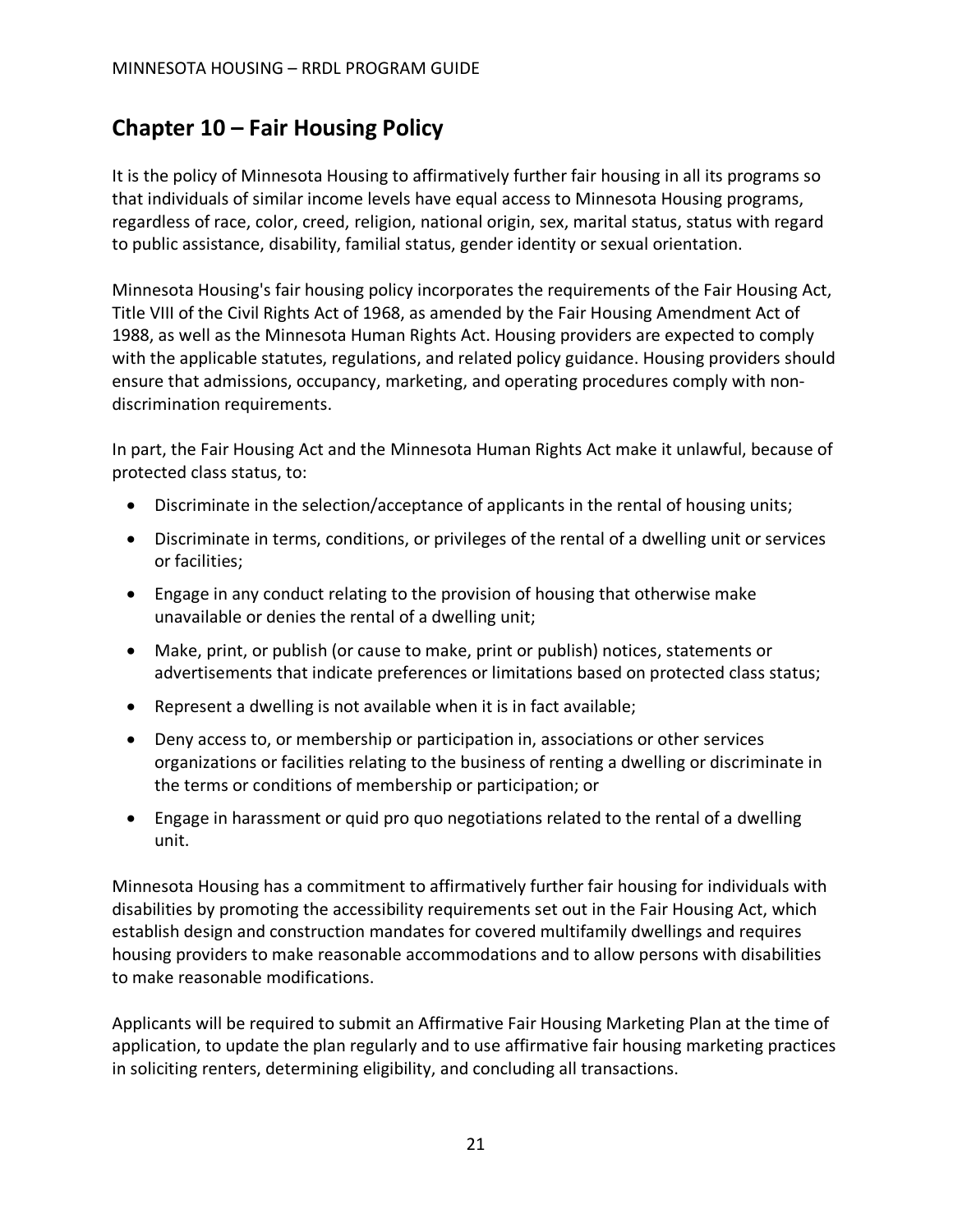As a condition of funding through Minnesota Housing, housing providers are not permitted to refuse to lease a unit to, or discriminate against, a prospective resident solely because the prospective resident has a Housing Choice Voucher or other form of tenant-based Rental Assistance.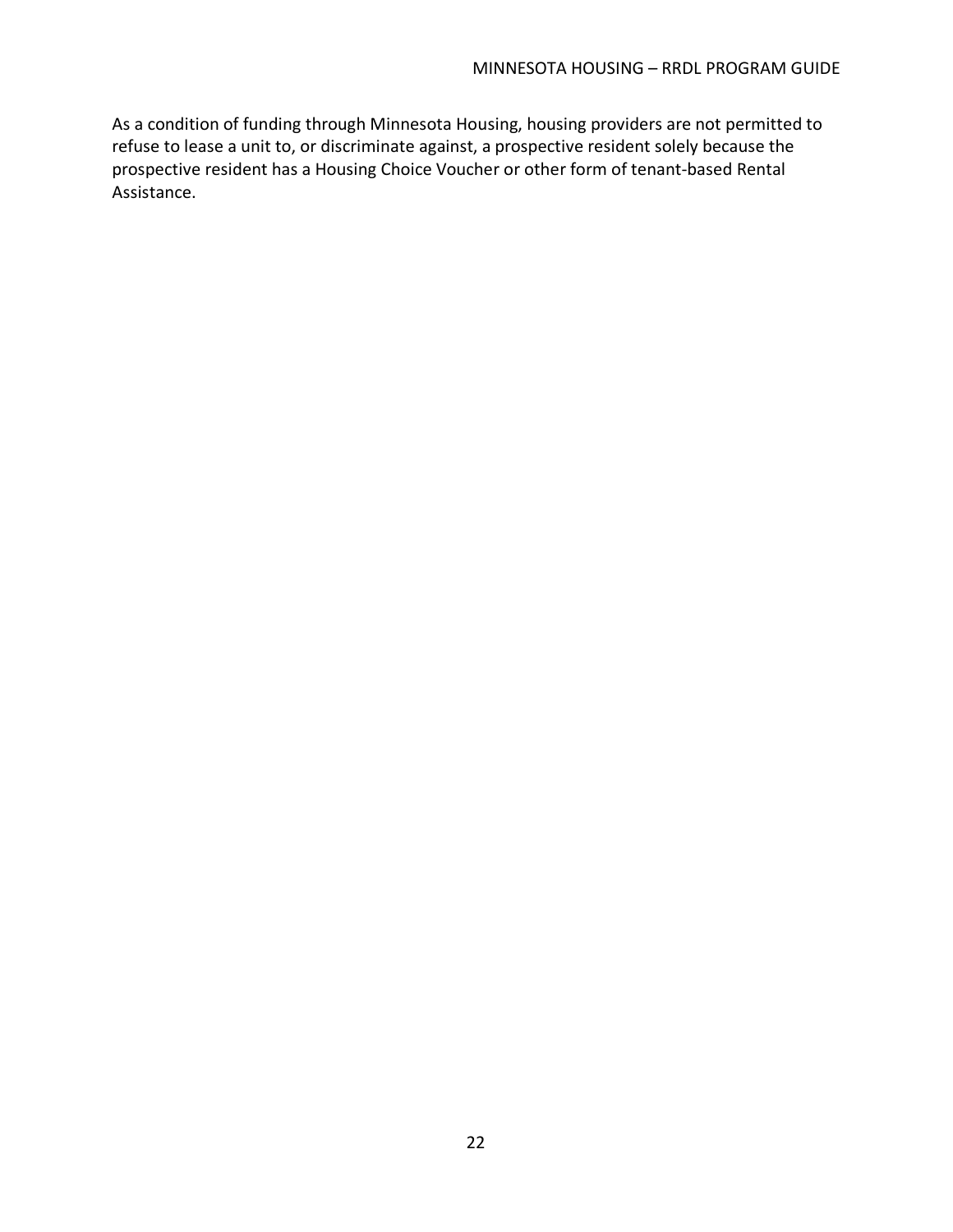# <span id="page-23-0"></span>**Chapter 11 – Fraud, Misuse of Funds, Conflict of Interest, Suspension, and Disclosure and Reporting**

## <span id="page-23-1"></span>**11.01 Fraud**

Fraud is any intentionally deceptive action made for personal gain or to damage another.

Any person or entity (including its employees and affiliates) that enters into an agreement with Minnesota Housing and witnesses, discovers evidence of, receives a report from another source, or has other reasonable basis to suspect that fraud or embezzlement has occurred must immediately make a report through one of the ways described in section 11.05.

## <span id="page-23-2"></span>**11.02 Misuse of Funds**

A loan or grant agreement is a legal contract between Minnesota Housing and the borrower or grantee. The borrower or grantee promises to use the funds to engage in certain activities or procure certain goods or services while Minnesota Housing agrees to provide funds to the borrower or grantee to pay for those activities, goods or services. Regardless of the Minnesota Housing program or funding source, the borrower or grantee must use Minnesota Housing funds as agreed, and the borrower or grantee must maintain appropriate documentation to prove that funds were used for the intended purpose(s).

A misuse of funds shall be deemed to have occurred when: (1) Minnesota Housing funds are not used as agreed by a borrower or grantee; or (2) A borrower or grantee cannot provide adequate documentation to establish that Minnesota Housing funds were used in accordance with the terms and conditions of the loan or grant agreement.

Any borrower or grantee (including its employees and affiliates) of Minnesota Housing funds that discovers evidence, receives a report from another source, or has other reasonable basis to suspect that a misuse of funds has occurred must immediately make a report through one of the ways described in section 11.05.

## <span id="page-23-3"></span>**11.03 Conflict of Interest**

A conflict of interest, actual, potential, or perceived, occurs when a person has an actual or apparent duty or loyalty to more than one organization and the competing duties or loyalties may result in actions which are adverse to one or both parties. A potential or perceived conflict of interest exists even if no unethical, improper or illegal act results from it.

An individual conflict of interest is any situation in which one's judgment, actions or non-action could be interpreted to be influenced by something that would benefit them directly or through indirect gain to a friend, relative, acquaintance or business or organization with which they are involved.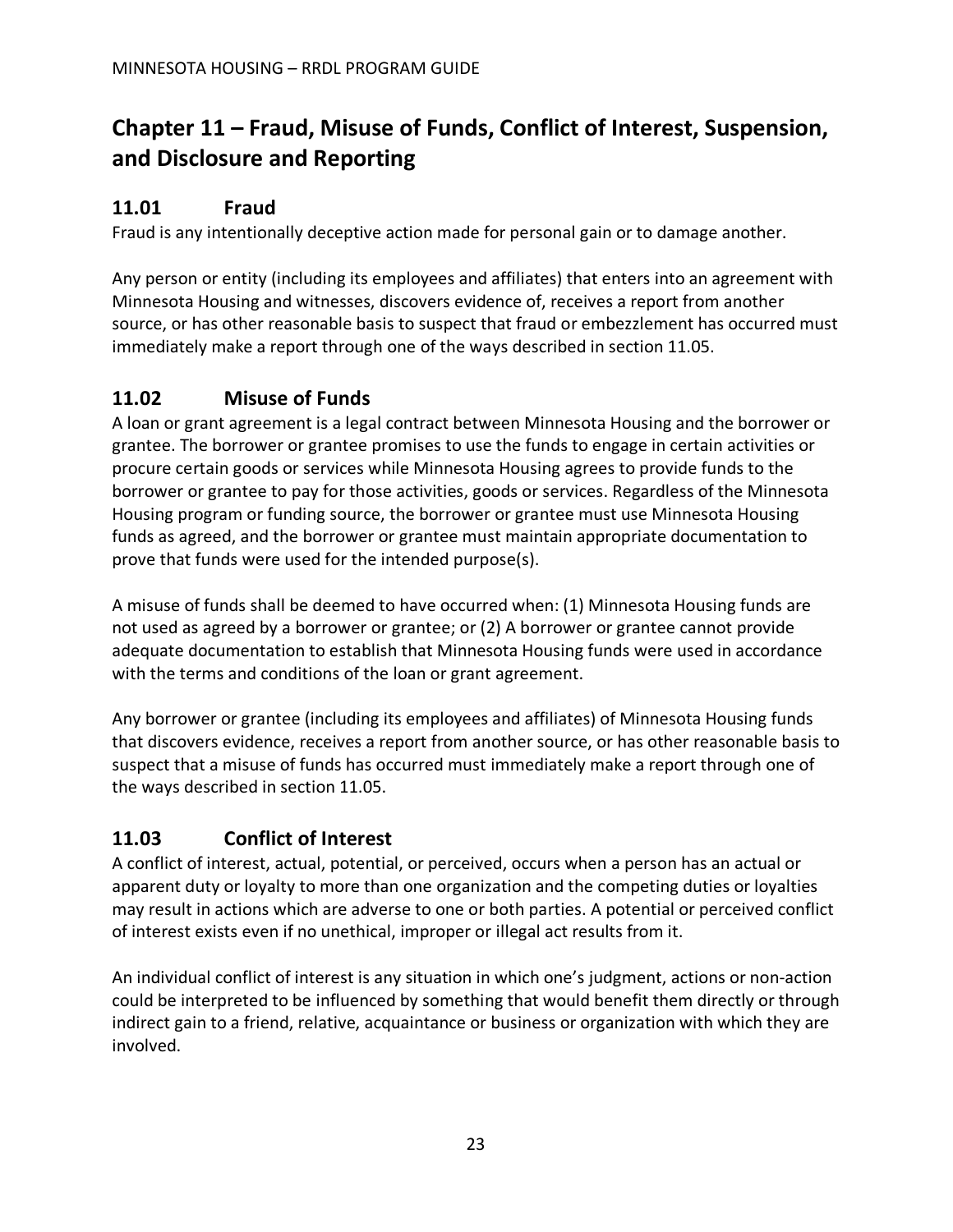Organizational conflicts of interest occur when:

- A contracting party is unable or potentially unable to render impartial assistance or advice to Minnesota Housing due to competing duties or loyalties
- A contracting party's objectivity in carrying out the award is or might be otherwise impaired due to competing duties or loyalties
- A contracting party has an unfair competitive advantage through being furnished unauthorized proprietary information or source selection information that is not available to all competitors

Once made aware of a conflict of interest, Minnesota Housing will make a determination before disbursing any further funds or processing an award. Determinations could include:

- Revising the contracting party's responsibilities to mitigate the conflict
- Allowing the contracting party to create firewalls that mitigate the conflict
- Asking the contracting party to submit an organizational conflict of interest mitigation plan
- Terminating the contracting party's participation

Any person or entity (including its employees and affiliates) that enters into an agreement with Minnesota Housing must avoid and immediately disclose to Minnesota Housing any and all actual, perceived or potential conflicts of interest through one of the ways described in section 11.05.

A contracting party should review its contract agreement and Request for Proposals (RFP) material, if applicable, for further requirements.

## <span id="page-24-0"></span>**11.04 Suspension**

By entering into any agreement with Minnesota Housing, a contracting party represents that the contracting party (including its employees or affiliates that will have direct control over the subject of the agreement) has not been suspended from doing business with Minnesota Housing. Refer to Minnesota Housing's website for a list of [suspended individuals and](https://www.mnhousing.gov/sites/np/suspensions)  [organizations.](https://www.mnhousing.gov/sites/np/suspensions)

## <span id="page-24-1"></span>**11.05 Disclosure and Reporting**

Minnesota Housing promotes a "speak-up, see something, say something" culture whereby internal staff, external business partners (e.g., grantees, borrowers) and the general public are encouraged to report instances of fraud, misuse of funds, conflicts of interest, or other concerns without fear of retaliation. You may report wrongdoing or other concerns by contacting:

• Minnesota Housing's Chief Risk Officer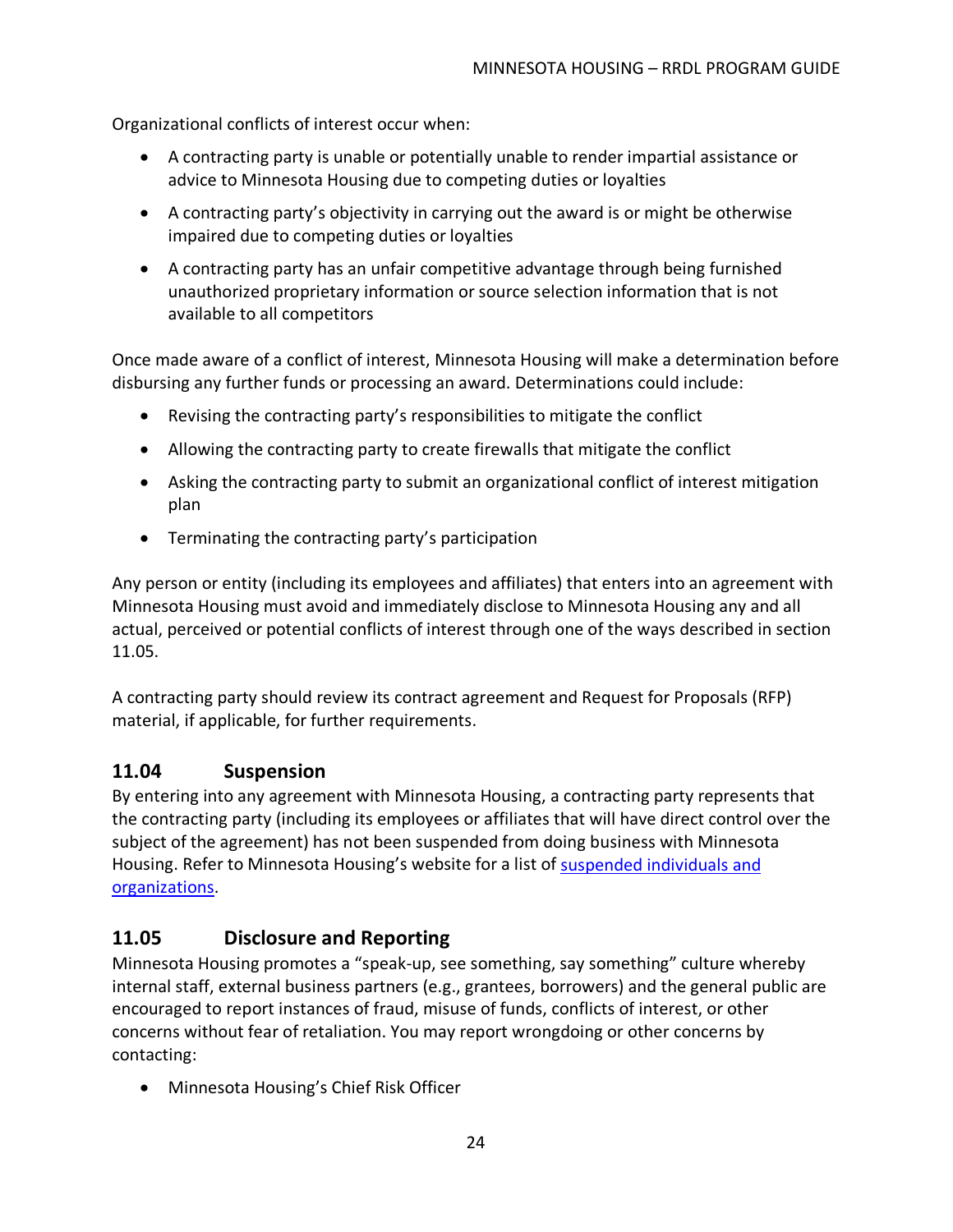#### MINNESOTA HOUSING – RRDL PROGRAM GUIDE

- Any member of Minnesota Housing's [Servant Leadership Team](https://www.mnhousing.gov/sites/np/leadership)
- [EthicsPoint,](https://secure.ethicspoint.com/domain/media/en/gui/30639/index.html) the Minnesota Housing hotline reporting service vendor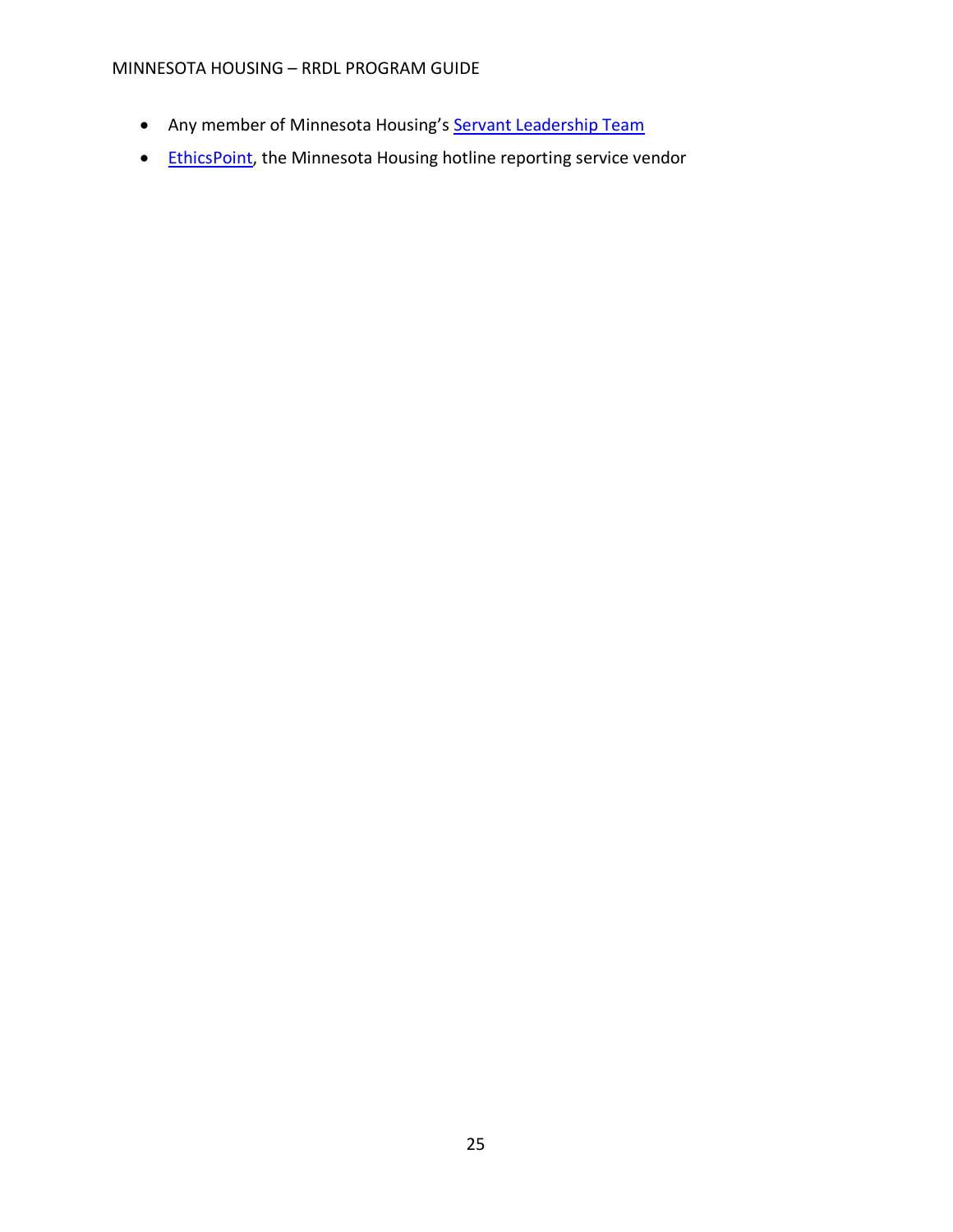# <span id="page-26-0"></span>**Appendix A – Terms**

The following definitions apply unless an exception is clearly made in another section of this Program Guide.

| <b>Term</b>           | <b>Definition</b>                                                       |
|-----------------------|-------------------------------------------------------------------------|
| Affordable to the     | Rents are considered Affordable to the Local Workforce when they do     |
| Local Workforce       | not exceed the lesser of 30% of average monthly wages paid in the local |
|                       | area or are affordable at 80% of the United States Housing and Urban    |
|                       | Development (HUD) area median income (AMI). Minnesota Housing           |
|                       | calculates Affordable to Local Workforce rents for each county based on |
|                       | data from the Minnesota Department of Employment and Economic           |
|                       | Development (DEED) and data from HUD.                                   |
| Applicant             | An eligible entity as specified in Minn. Stat. § 4900.3640 that is      |
|                       | submitting an application for RRDL Funds.                               |
| <b>Borrower</b>       | An Applicant who has applied for and received RRDL Funds in             |
|                       | conformance with the requirements of the RRDL Program Guide and all     |
|                       | applicable regulations, statutes, and rules.                            |
| <b>Cash Flow Note</b> | Some Borrowers may be required to make annual payments on a             |
|                       | Minnesota Housing Deferred Loan. A Cash Flow Note explains how the      |
|                       | payments are calculated.                                                |
| City                  | Defined in Minn. Stat. § 462C.02, subdivision 6                         |
| Deferred Loan         | A non-amortizing loan, typically with a term of 20-30 years or          |
|                       | coterminous with the first mortgage (if applicable). Minnesota Housing  |
|                       | Deferred Loans typically bear interest of 0-1% and are repayable upon   |
|                       | loan maturity. Some developments may be required to make annual         |
|                       | payments pursuant to a Cash Flow Note.                                  |
| Developer             | Typically, a separate legal entity from the Owner, Borrower or          |
|                       | Guarantor(s) who may complete the financing and development of a        |
|                       | Project for a fee.                                                      |
| Developer Fee         | A fee paid to the Developer as part of the Project soft costs to cover  |
|                       | overhead, labor, and other Project related operational expenses born    |
|                       | by the Developer during the project.                                    |
| <b>Joint Powers</b>   | Two or more cities that owns or will own the housing                    |
| Board                 |                                                                         |
| Minimum               | The minimum period of time, established by Minnesota Housing, that      |
| Affordability         | the Borrower agrees to comply with rent, income and compliance          |
| Period                | reporting and monitoring requirements for the Project as outlined in    |
|                       | Chapter 8.05 of this Program Guide. For the RRDL Program the            |
|                       | Minimum Affordability Period is 15 years.                               |
| Minnesota             | Minnesota Housing Finance Agency                                        |
| Housing               |                                                                         |